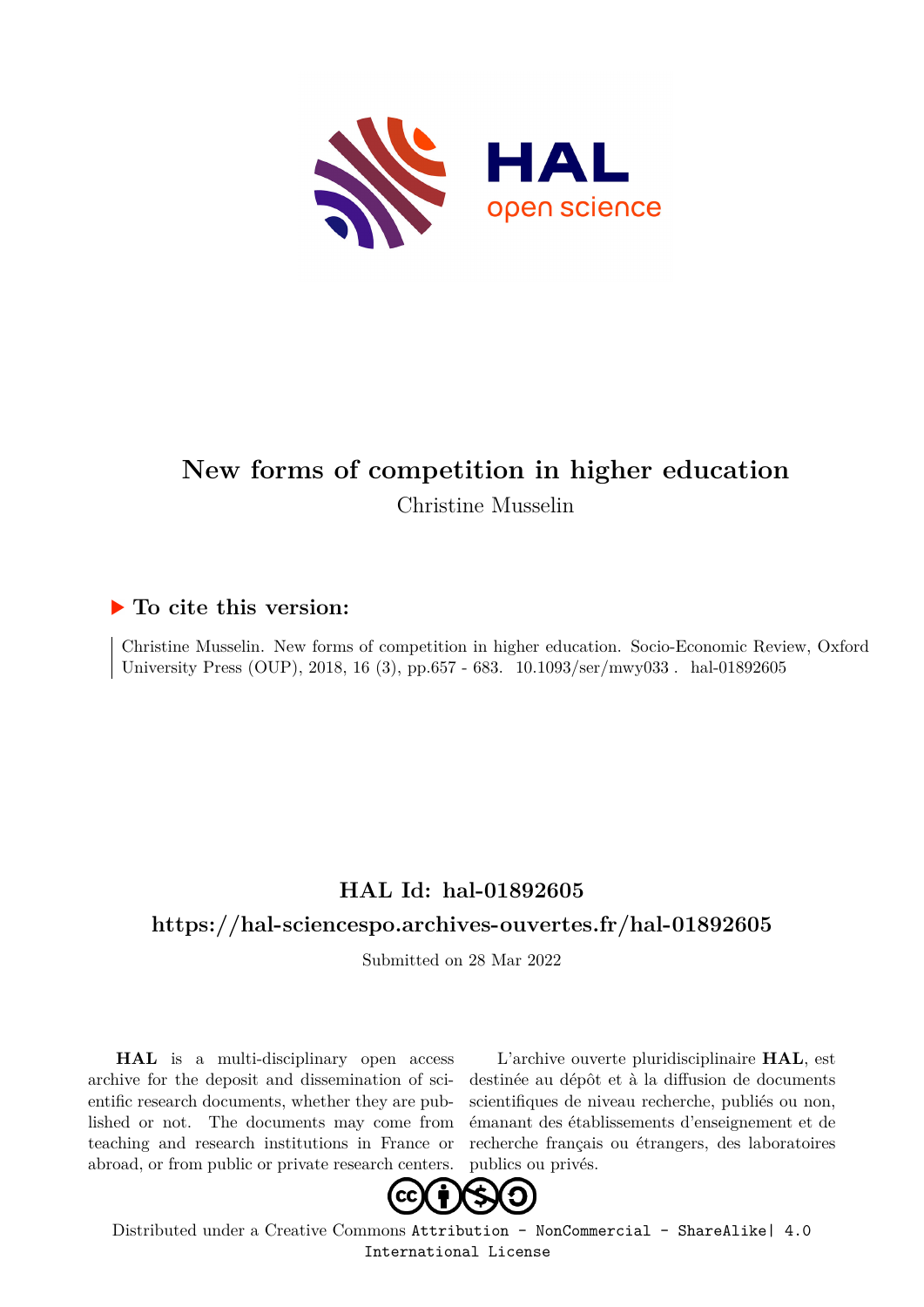# New forms of competition in higher education $1$

**Christine Musselin Sciences Po, CSO, CNRS**

**Version auteur acceptée de : MUSSELIN, C. (2018) : "New forms of competition in higher education"** *Socio-Economic Review***, 16 (3), pp. 657–683. <https://doi.org/10.1093/ser/mwy033>**

## **1. Introduction**

Despite the rise of the sharing economy alongside the traditional economic sector and the emergence of new forms of economic exchange disrupting well-established professional industries (like taxis and hotels), more traditional forms of economy remain resilient, and their capacity to overtake sectors from which they were previously excluded or quasi absent should not be underestimated. Higher education is a case in point. This paper builds on the impressive increase in competition in higher education and analyzes the transformation of the competitive game, specifically focusing on research universities as they directly face this development.

This paper considers competition as a form of conflict and rivalry, wherein different parties target the same faculty, the same students and the same funding for their projects, or different parties are voluntarily or involuntarily participating in ranking, rating and evaluation exercises. Following a Simmelian-leaning perspective (Simmel, 1903), the paper will look at the forms of competition in higher education and seek to identify how they emerged and how and by whom they are organized. In the same vein, the forms of sociability arising from the competitive game will also be explored.

<sup>&</sup>lt;sup>1</sup> Jérôme Aust, Pierre François, Georg Krücken and Kathia Serrano-Velarde read a first version of this paper. I thank them very much for their constructive and challenging remarks and comments. I also sincerely thank the reviewers of SER who helped me to better focus my argument. Special thanks too to Carolyn Avery who edited my French English.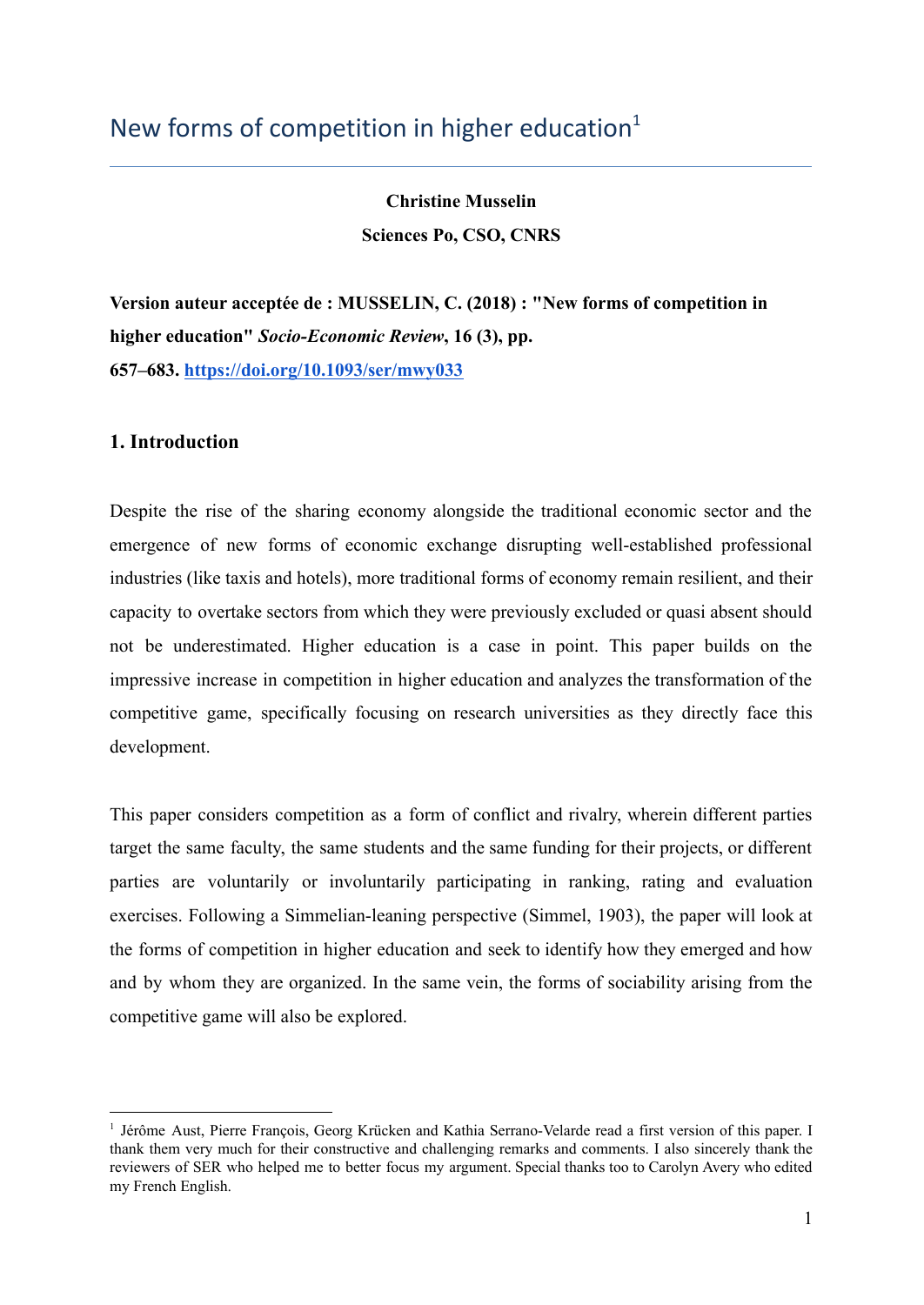By focusing on competition, this paper departs from the approach of many scholars – starting with Sheila Slaughter and Larry Leslie (Slaughter and Leslie, 1997) who in the late 1990s first spoke of academic capitalism, followed by Sheila Slaughter and Gary Rhoades (Slaughter and Rhoades, 2004) and Richard Münch (Münch, 2014) – who have argued that higher education has experienced a process of increasing marketization (for instance, Jongbloed, 2003), and even "Mcdonaldization" (for instance Hayes and Wynyard, 2002) of teaching and research. Discussions about whether higher education is a public good and whether students should pay for an immediate benefit (the training program they attend) or for a longer-run benefit (i.e. the job to which they will gain access) have become more and more frequent among policy-makers. Meanwhile, the notion of knowledge economy, which became a buzzword in the 1990s, recast research outcomes as potential goods with economic value and as major drivers of economic development (for instance Vandenbussche *et al.*, 2006). This is often described as the commodification or economization<sup>2</sup> of higher education, since an economic value is attributed to all and everything, including research and teaching (Berman 2012).

Nevertheless, as argued in a previous publication (Musselin, 2010), greater caution is warranted regarding markets in higher education. Following Max Weber (Weber, 1978 [1922]), as well as Richard Swedberg (Swedberg, 1998) and Pierre François (François, 2008), the term "markets" should only be applied to situations where competition **and** exchange are simultaneously present. While situations including both competition and exchange can be found in higher education, they are rather rare: cases are limited to some countries, like the US for instance, to certain disciplines, like management and economics, and to specific issues such as faculty salaries, tuition fees, patents, and funds obtained from executive education. Many studies that see marketization in higher education are actually conflating markets and competition and referring to markets when only competition is at play. For example, when a university competes for grants, it is engaged in a competition for resources rather than in a market for grants, because the sum of the obtained grant is not a function of the match between supply and demand. Neither the quality nor rarity of the project impacts the grant

<sup>&</sup>lt;sup>2</sup> Elizabeth Popp Berman (Berman, 2014: 399) defines economization as "a shift toward thinking in terms of the economy. The process of economization as it plays out in US S&T policy has two components. First, it involves increased political concern with "the economy" and related economic abstractions (e.g., growth, productivity, the balance of trade) as objects of knowledge that government can act upon. […] Second, it involves coming to see more activities as inputs into this system - inputs that government can potentially manipulate in order to affect the economy."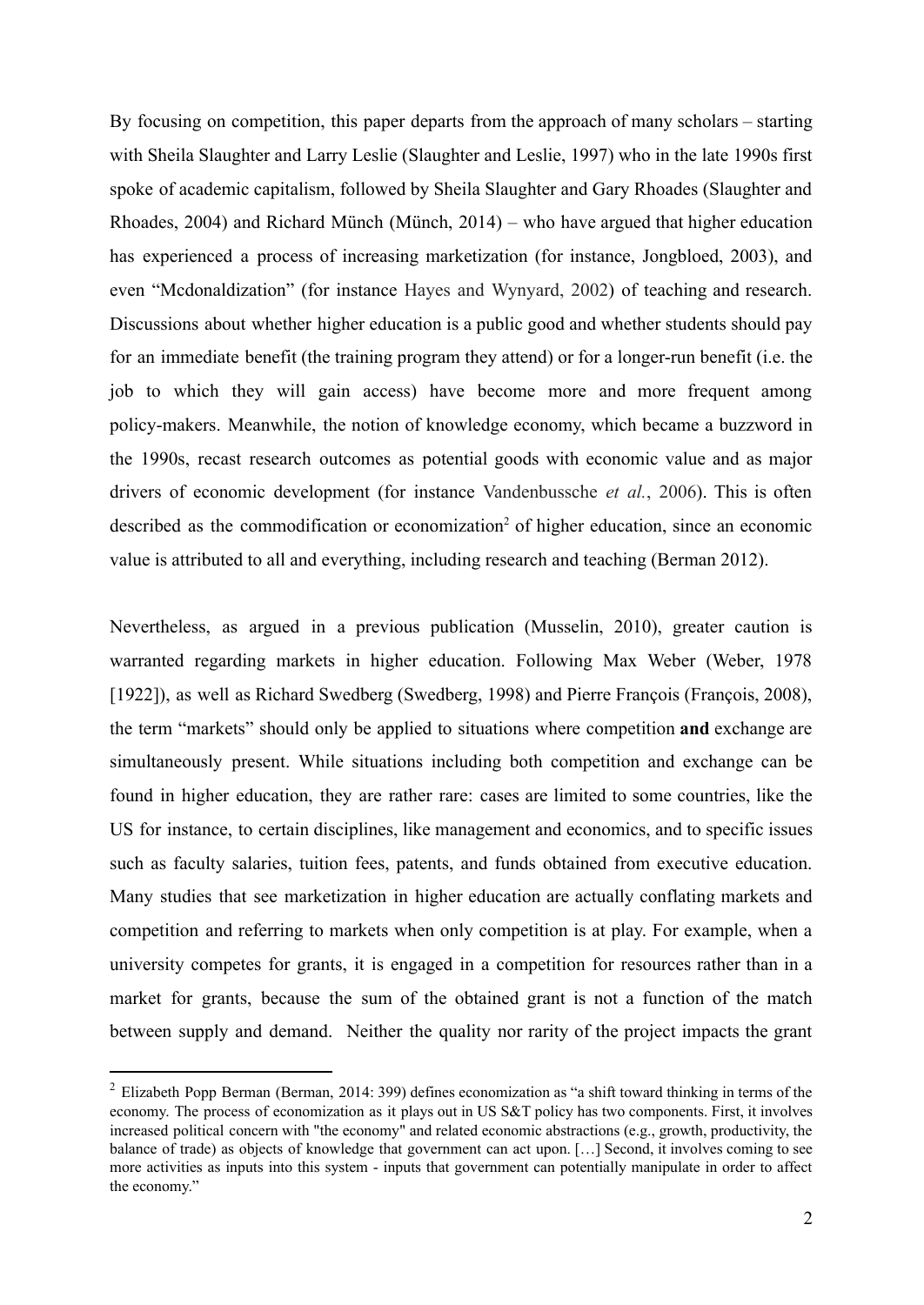level either. Conversely, if competition can exist without exchange, value may be attributed and negotiated without relying on competitive mechanisms, as stressed by Elizabeth Popp Berman (Berman, 2014). Georg Krücken (Krücken, 2017:13) even remarks that competition may occur without demand and simply result from a confrontation between competitors: there may be competition without a market, and competition should be considered per se.

In light of the divide between competition and markets, this paper will not focus on the issues of monetary exchange, price and pricing mechanisms in higher education, but will rather primarily address competition, and more specifically competition among research universities. It may seem surprising to only consider competition in a sector where competition has always been present and serves as a motor of sorts for scientific activity. Authors as different as Robert K. Merton (Merton, 1973 [1957]), Pierre Bourdieu (Bourdieu, 1988[1984]) and Bruno Latour (Latour, 1993) have all stressed the competitive nature of science. In fact research has long been organized as a competitive activity. Nevertheless, it is worth exploring this issue again for at least two reasons. First, competition and competitive schemes have dramatically developed in the last decades, starting in the eighties for countries that aimed to attract international students and have them pay tuition (Larsen and Vincent-Lancrin, 2002), and disseminating internationally in the 2000s with international rankings. This evolution had many drivers: the increase in research costs (Altbach, 2015) and the parallel increase in the number of academics; the decrease in public budgets (Tandberg, 2015); the introduction of new steering instruments promoting market-based mechanisms (Broucker and de Wit, 2015); in countries like the USA, the financialization of higher education (Eaton et al. 2016); and more broadly the globalization of higher education and the development of the knowledge economy (Marginson, 2010). As a result, competition between research universities intensified from competition for students to competition for budgets and competition for professors. It is therefore relevant to look at the consequences of this trend. Second, and more interestingly, the nature of competition has evolved, leading to new forms of competition. Although this process is widespread (affecting many parts of higher education) and global (all over the world), the paper focuses on the segment where this evolution has been the strongest, i.e. research universities. It also mostly builds on empirical examples taken from the United States, the United Kingdom, Germany and France, primarily because I have studied the higher education systems of these countries. However, the process I describe is international and can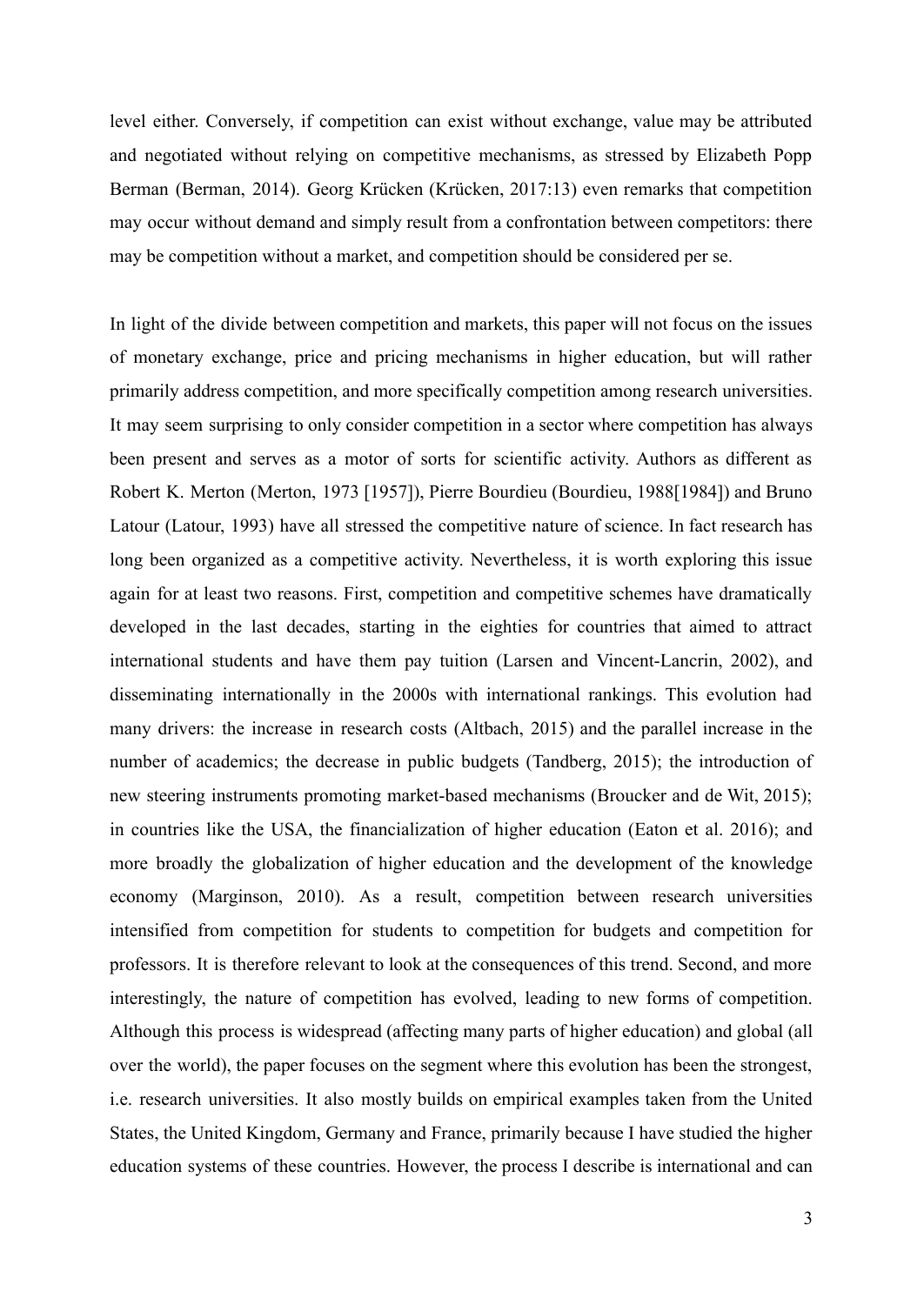be observed in research universities all over the world. Furthermore, research universities are the primary focus because research is often less contextual and national than teaching, and therefore more conducive to international competition, and because research is a more competitive activity than teaching<sup>3</sup>. Research universities also face stronger competitive pressure as institutions strive to be classified in this category (Paradeise and Thoenig, 2014). While this point will not be further developed in the next pages, it is important to bear in mind that competition involves both pressure on institutions (and individuals) and strategy: institutions and individuals may decide not to enter the game, i.e. not to be published by top-ten journals, not to apply for grants, and not to answer selective calls launched by governments to be awarded as an excellent lab, university or project. Those experiencing competitive pressure are – at least partly – agreeing to subject themselves to it.

The first part of the paper will argue that competition in higher education, and especially between research universities, is no longer only occurring between individuals and countries, but has become institutional, i.e. a competition between institutions, leading to a multi-level form of competition across the globe and transforming research universities into competitors. This competition will then be framed as a competition for quality (rather than over price). This is very much in line with what Lucien Karpik (1989) called an economy of quality to describe a situation where competition is about quality rather than price, and where the issue is to assess quality rather than determine a price (Beckert and Musselin, 2014). The paper will then show that this competition has become more organized and equipped with formal mechanisms and procedures, and that it increasingly relies on impersonal judgment mechanisms (Karpik, 1989 and 2010 [2007]). Finally, it will show that the growing competition has spawned new classifications and categories, and that associations of competitors belonging to the same category (called leagues, guilds or groups) are emerging. Consideration will be given to how competition and cooperation intersect and combine.

## **2. A multilevel competition**

<sup>&</sup>lt;sup>3</sup> Being the first to make a discovery is a winner-takes-all activity; this is not the case when one is the first to teach a class on a specific topic. There are also much less competitive arenas for teaching activities than for research.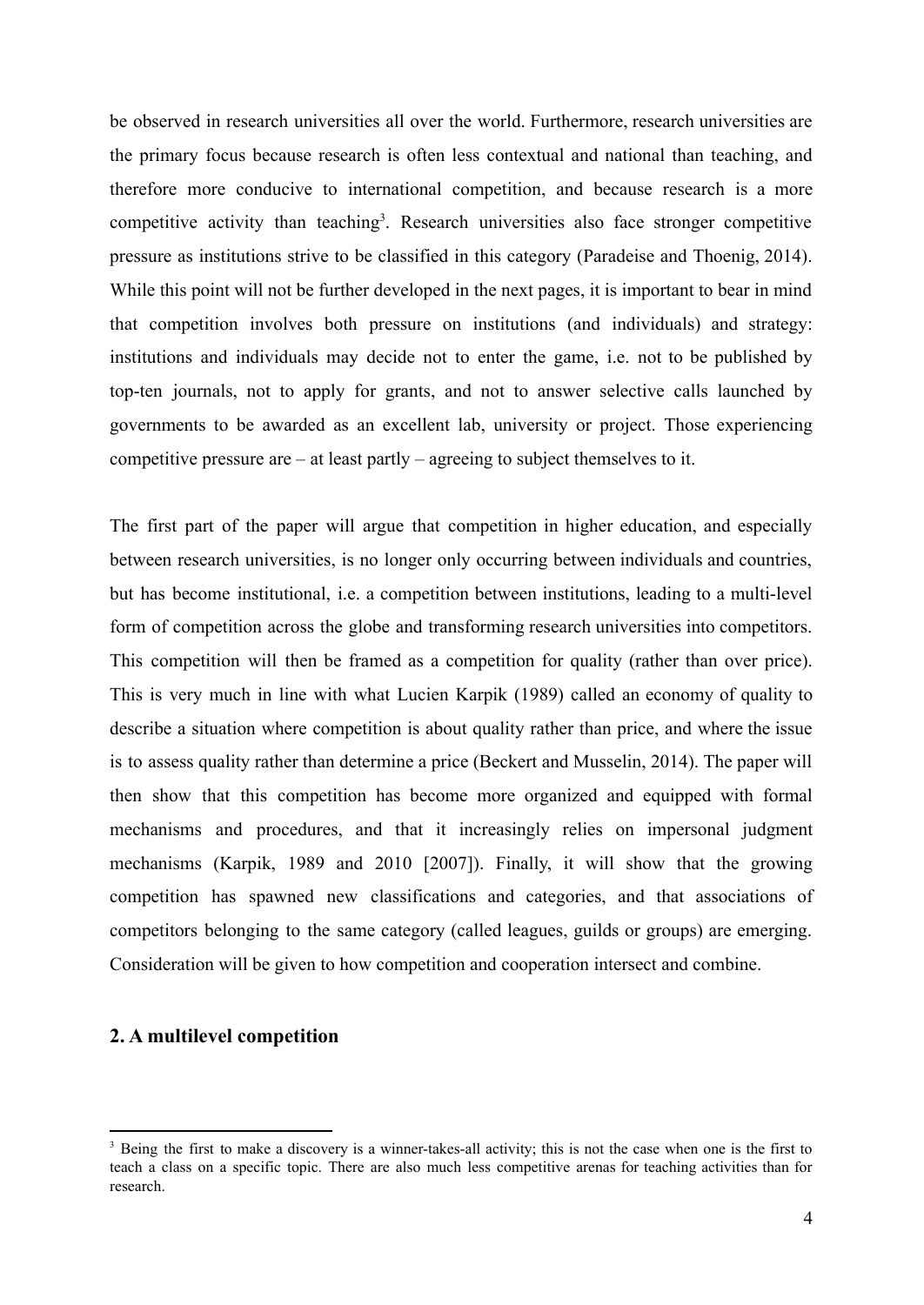A first major transformation of competition in higher education pertains to the emergence of research universities as competitors. Some years ago only individuals or teams of individuals on the one hand, and countries on the other, were involved in the competitive game. Institutions have now entered the fray and become competitors. The increase in competition therefore also entails a transformation of the actors involved in this competition, with the emergence of universities and university leaders as increasingly influential participants in the contest for quality and status.

# **2.1. Competition is simultaneously individual, institutional, national and international**

In the  $19<sup>th</sup>$  century, Western universities played an important role in the construction of nations and nation-states. Training, knowledge and research became areas of competition between nations and were seen as crucial to economic development as well as to winning wars. For instance, after their defeat by the Germans in 1870, the French attributed their loss to the low quality of their higher education and research compared to Germany. They sent their best scientists to Germany on visiting scholarships and asked them to write memos on the German situation for the French ministry. These memos informed the 1896 act that sought to transform the French higher education system (Charle 1994). Similarly, the quest for national strength in higher education led to the development of Russian chemistry, as described by Michael Gordin (2008): after Russia's defeat in Crimea in 1856, young Russian scholars were sent to Germany to improve their practices and knowledge. Some chemists (including Mendeleev) attended Heidelberg University in order to be trained. But they remained quite isolated during their stay because of what they perceived as "German xenophobia", and they developed a Russian nationalist way of developing chemistry that they brought back to Russia. These are two very specific historical examples, but both illustrate the individual and national levels of competition in science and higher education. Competition occurred between scientists from different countries and between their countries.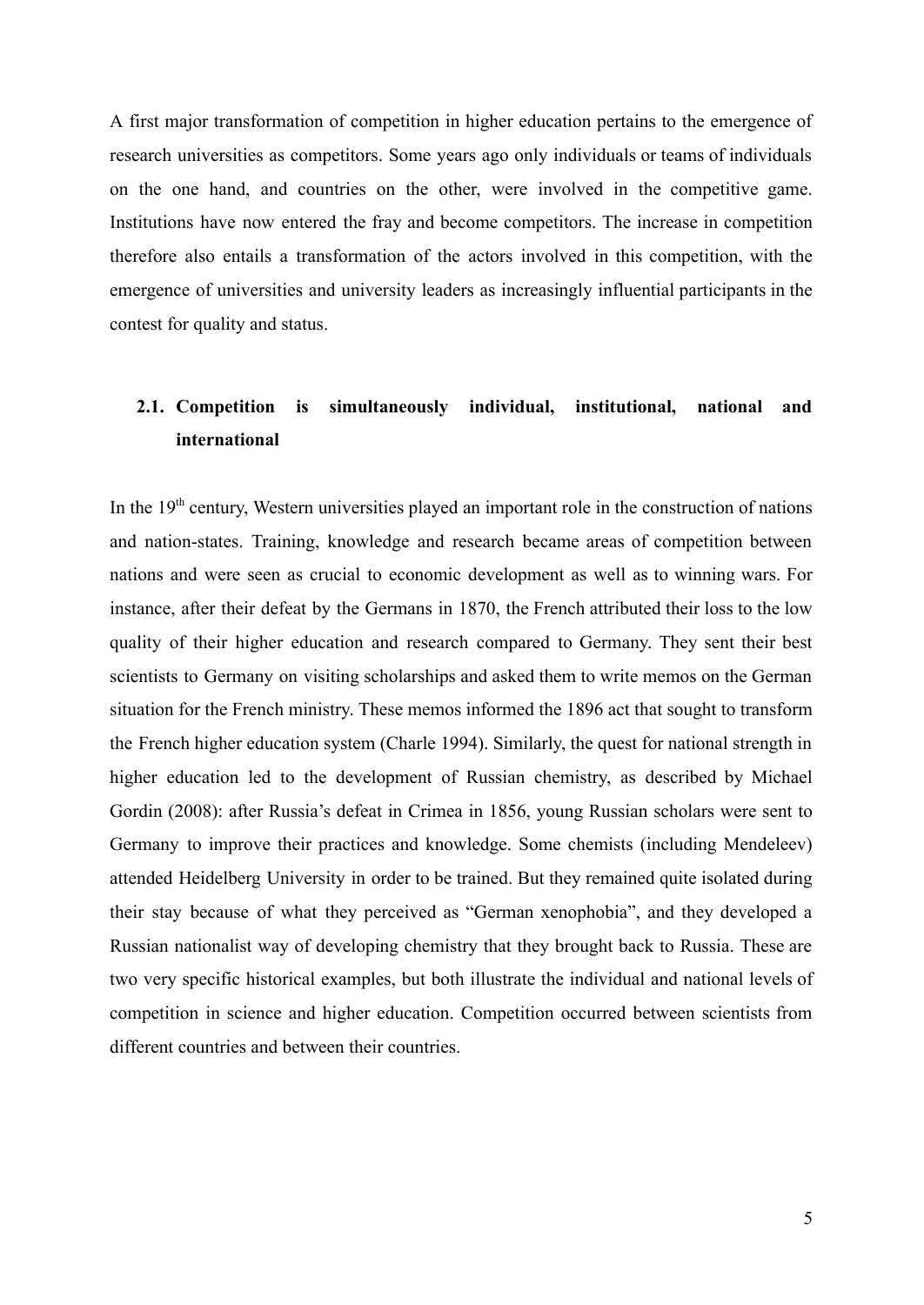Most of the competition and rules in Europe were regulated by the academic profession and bureaucratic rules set by the state, with higher education institutions playing a secondary role<sup>4</sup> . The more extreme case was probably France: until 1968, the main pillars of the French university system were discipline-based faculties. Disciplines were the relevant level of regulation of the academic profession, and a discipline-based national body (the CNU, National council of universities), not universities, managed academic careers (Musselin 2004 [2001]). As shown by Terry N. Clark (1973), by the beginning of the  $20<sup>th</sup>$  century, in social sciences the (naturally) male and Parisian "patron" was central to the career and provision of resources for his "circle of disciples", i.e. the numerous fellows waiting for the patron to grant them a position or promotion. In a recent paper, Jérôme Aust and Emmanuelle Picard also described the very active and prominent role that French "mandarins" played at the end of the '50s, when project-based funding first developed (Aust and Picard, 2014). France's extreme case of professor-based regulation of scientific competition – and the related absence of universities –also occurred in other parts of continental Europe, until recently. As stressed by Enders and Teichler (1995), in the mid-1990s Germany saw strong competition among professors while universities were all considered as equivalent. This was also true for many other European countries, with the exception of the UK, where the higher education landscape has long been stratified.

The European situation is therefore quite different from the trajectory experienced by US higher education institutions. As shown by Burton Clark (1987), US higher education institutions were often created through private individual initiatives, and developed strong institutional identities relying on what Burton Clark described as organizational sagas (1972). Unsurprisingly, the first institutional rankings emerged in the US (Salmi and Saroyan 2007) by the end of the 19<sup>th</sup> century with the Commission of the US bureau of education. This was repeated at the beginning of the  $20<sup>th</sup>$  century by the psychologist James Catell and by the Chicago Tribune in 1957, until US News and World report was published in 1983. At that time the editors of US News "decided to invest in educational rankings, as a way to distinguish themselves from their rivals by offering 'news you can use' " (Espeland 2015). They have published rankings every year since.

<sup>&</sup>lt;sup>4</sup> This does not mean that it did not happen before, but it was limited to rather specific cases like Oxford and Cambridge in the UK.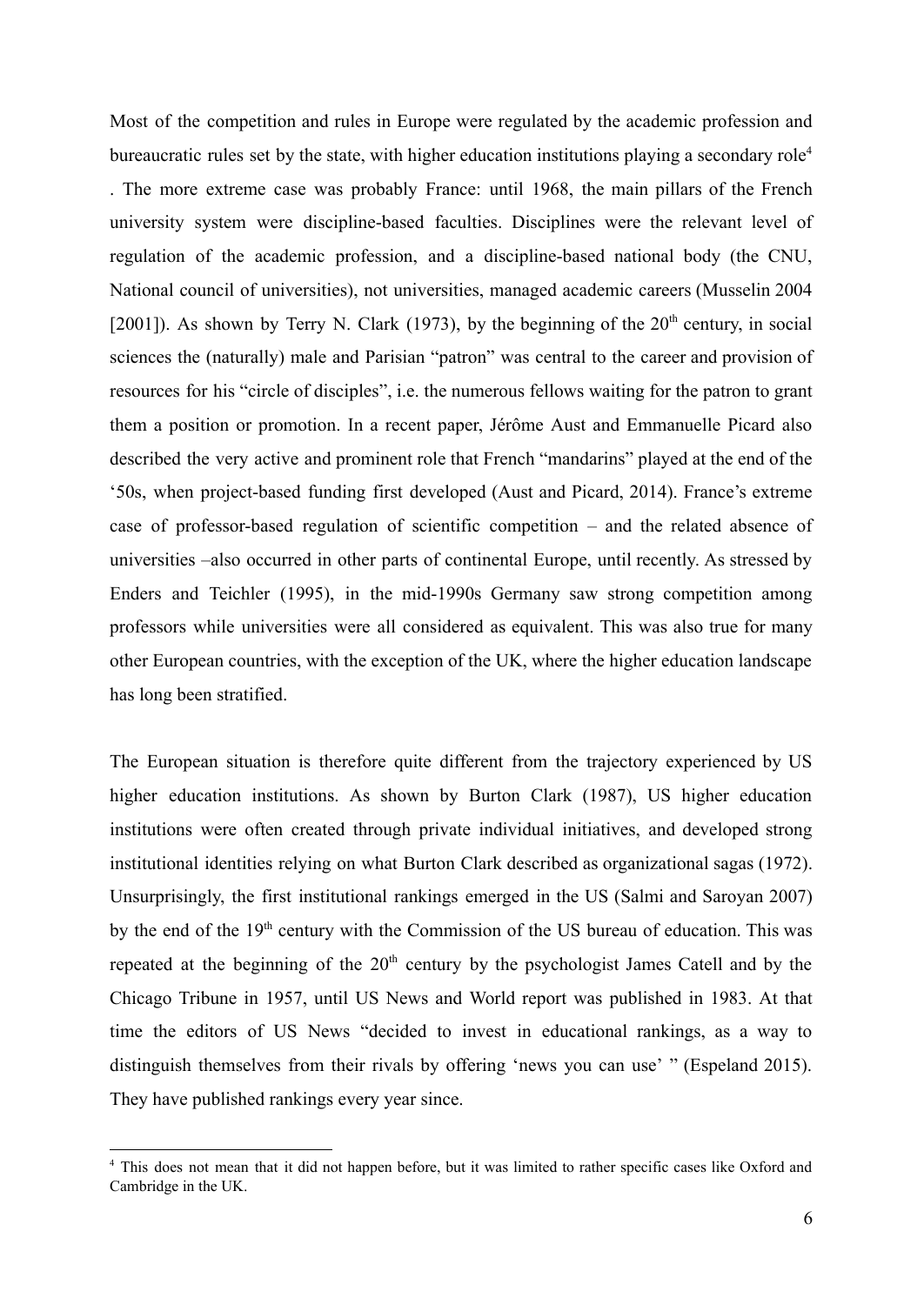This phenomenon has slowly spread to Europe over the last two decades. A first factor is the reforms implemented by most European countries to transform universities into organizations (Sahlin-Anderson and Brunsson, 2000; Krücken and Meier, 2006), and to increase universities' managerial autonomy and institutional autonomy (Berdahl,1971). The development of evaluation and accreditation agencies across Europe (Schwarz and Westerheijden, 2004) further reinforced the idea that training and research were not only individual-based but also institution-based. In the UK, the 1980s saw the introduction of the Research Assessment Exercise to evaluate university departments, allowing for a classification of institutions according to the grades they received. By the late 1990s, Germany's CHE (center for higher education), a higher education think tank funded by the Bertelsmann foundation, had published the first rankings of German departments and universities, giving lie to the idea that all German institutions were alike. This trend intensified when the Shanghai ranking and other international rankings further emphasized the institutional level in their assessment of institutions. In other words, competition is no longer limited to individuals and nations; it has become multilevel. Competition cannot solely be approached at the individual level but rather must simultaneously be addressed at the individual, national and institutional levels, yielding a complex interplay between these different levels (Lazega and Snijders, 2016).

As competition between research universities intensified, the locus of this competition shifted from the national to the supranational level. Regions and nations are still competitive spaces for most universities, but the most successful institutions are no longer engaged in a national contest: they compete globally. Their teaching no longer aims to solely train nationals, but also "citizens of the world". Their student body and faculty are less and less national, their research addresses international issues rather than purely domestic matters, and they are less dependent on national funding and authorities as they have managed to secure other sources of funding (often from the tuition paid by their international students). Thus, global, national and regional competitive arenas are intertwined (Hüther and Krücken, 2016). Global institutions do not primarily compete for their country but for themselves and against similar institutions. They expand to foreign countries where they develop branches, they recruit staff and students from around the world and they don't depend on the resources of their national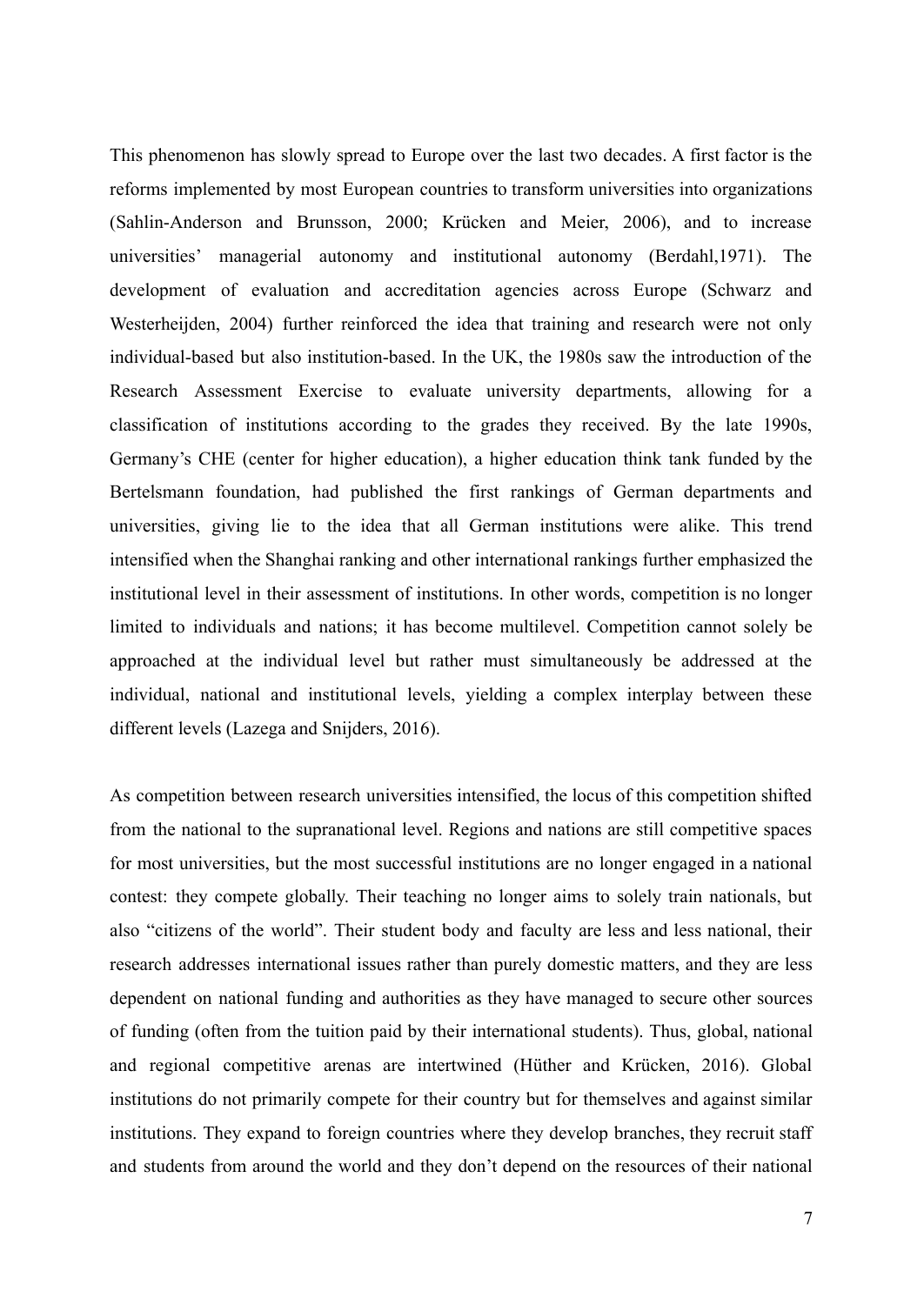stakeholders as much as other institutions. Just like premier league soccer teams, their main competitors are outside national borders: although the nationality of the most renowned research universities is linked to the territorial location of their headquarters, the nationality of their students and staff depends on the competitive arena in which they operate as institutions, i.e. either the regional, national or global arena.

#### **2.2. Universities as competitors**

As Raimund Hasse and Georg Krücken convincingly argue (Hasse and Krücken, 2013; Krücken, 2017), growing institutional competition led university leaders to adopt competitive behaviours and proceed more strategically. While they sometimes criticize rankings, university leaders who want to stay in the competitive game look at them and are generally concerned about their institution's reputation. In her research on the Shanghai ranking in France, Christine Barats (2017) showed that most of the respondents who expressed opinions on this ranking were university presidents, thus confirming Ellen Hazelkorn's conclusions (Hazelkorn, 2015) on the impact of international rankings on university leaders.

The transformation of universities into competitors is facilitated by policies that most European governments have pursued since the 1980s in a bid to empower university leaders. These policies are widespread across Europe and even in France, where the emergence of national universities is a rather recent phenomenon – as aforementioned, until 1968 faculties, as opposed to universities, were the main pillars of the French system. But in France as in all other European countries, public policies in higher education strengthened university presidents and ushered institutional autonomy. Even institutions without aspirations to enter the top 50 of the Shanghai ranking have embraced the objective of competition, as exemplified in this quote from an interview at a mid-range French university<sup>5</sup>.

<sup>&</sup>lt;sup>5</sup> This interview was conducted in 2011 as part of a study on university governance at 3 French universities that involved around 100 interviews (Musselin et al. 2012). The study was funded by the Ecole Supérieure de l'Education Nationale, which trains the top administrators of public high schools and universities in France. Around 30 interviews were conducted at three different French universities (two in the Regions and one in Paris, a general university, one specialized in science and medicine and one in humanities and social sciences, in order to reflect the diversity of the French university system). The interviews were conducted by the students in the masters program in sociology at Sciences Po under the responsibility of Christine Musselin and three doctoral candidates (Julien Barrier, Camille Boubal and Aude Soubiron). They were conducted with a selection of members of the presidential team, members of the university councils, department heads, research unit directors,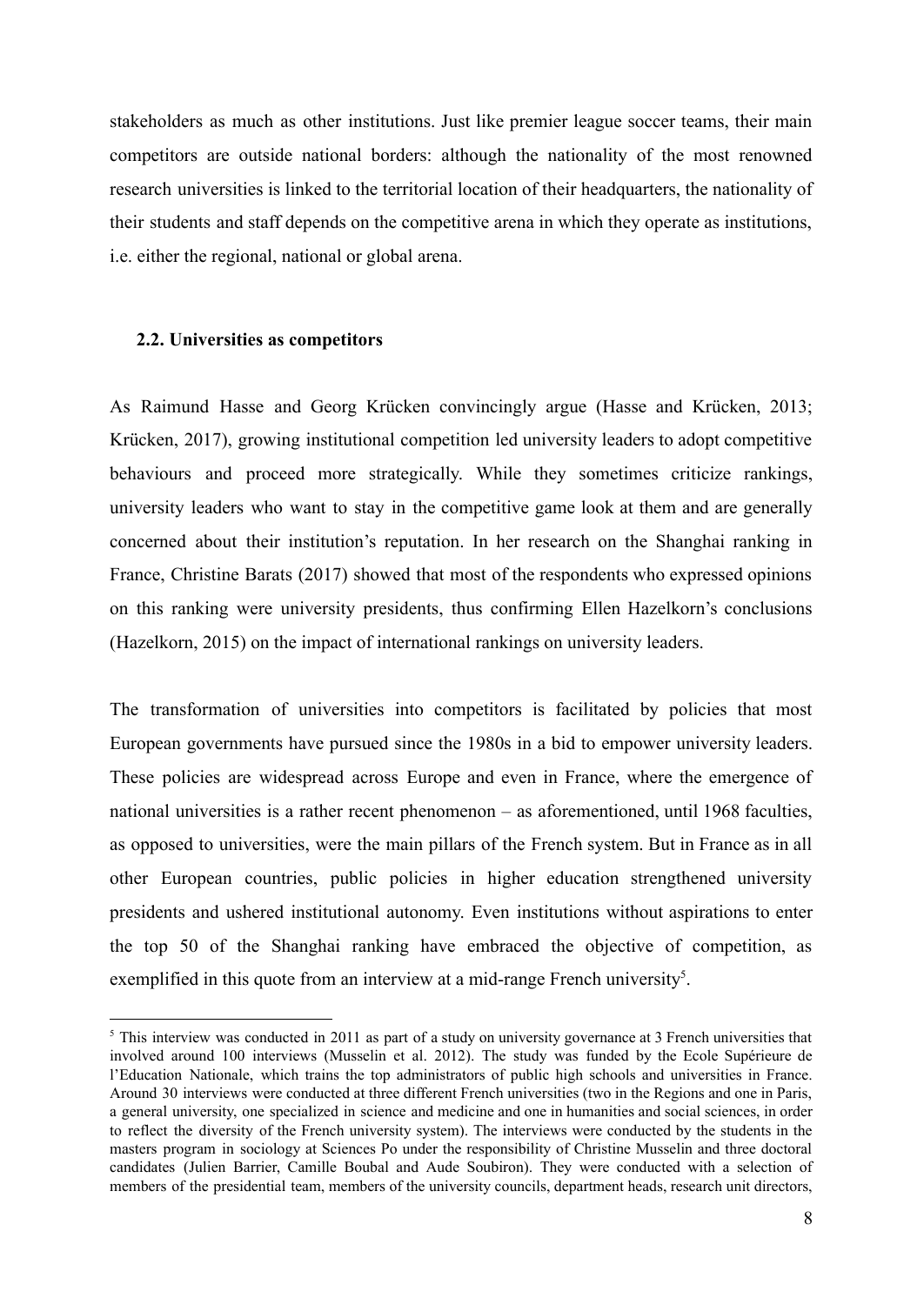*"When X was vice-president for research, policies for excellence were developing [in France], but not all of our research units were ready to adopt this discourse and recognize the need to be part of a culture of evaluation. The research units with a CNRS label were close to being ready, but this was not the case for the others. As a result, we had to accompany and support them in fostering a culture of calls for projects and competition, in a context of considerable resistance." (Vice-President for Research, 2011)*

The attention paid to the reputation and results of one's institution is not limited to university leaders. In a survey on university governance conducted with Stéphanie Chatelain, Stéphanie Mignot-Gérard and Samuel Sponem (Chatelain et al 2012) in 2011 at all French universities<sup>6</sup>, the answers of academics – and not just university leaders – to questions about their university and department converged and all their positions skewed towards agreement with the provided statements on the importance they attach to their department on the one hand and to their university on the other, demonstrating recognition of the institutional level. Academics indicated their position on the following statements, using a Likert scale ranging from 1 (disagree) to 7 (completely agree), with the neutral position being 4. Assessments of their departments were always higher, but remained very close to assessments of their university:

| To what extent do you agree with these   Departm |           | Anova* | Universit | Anova |
|--------------------------------------------------|-----------|--------|-----------|-------|
| sentences (answers from faculty staff)           | ent       |        |           |       |
| I think it is important to mention the           | 6.09      | 0.123  | 5.94      | 0.000 |
| name of my  on publications                      | $N=1.306$ |        | $N=1.436$ |       |
| I am concerned with what others think of         | 5.85      | 0.282  | 5.47      | 0.000 |
|                                                  | $N=1.323$ |        | $N=1.435$ |       |

deans and members of the administration of each university. These interviewees were chosen by the research team. Each interview lasted between one and two hours and addressed decision-making processes (mainly surrounding the allocation of budgets and positions) and the effects of changes introduced by the university governance act of 2007.

 $\overline{6}$  The interview-based research described in footnote 4 was conducted through a survey that was also funded by the ESEN. Questionnaires were sent to all members of presidential teams, members of university councils, department heads, research unit directors, deans and administrative directors of all French universities. 12,633 questionnaires were sent by mail and 2,598 responses were received (of which 1,817 were from academics) (response rate: 21%). Questions addressed university governance, the use of indicators in decision-making and opinions on recent French reforms.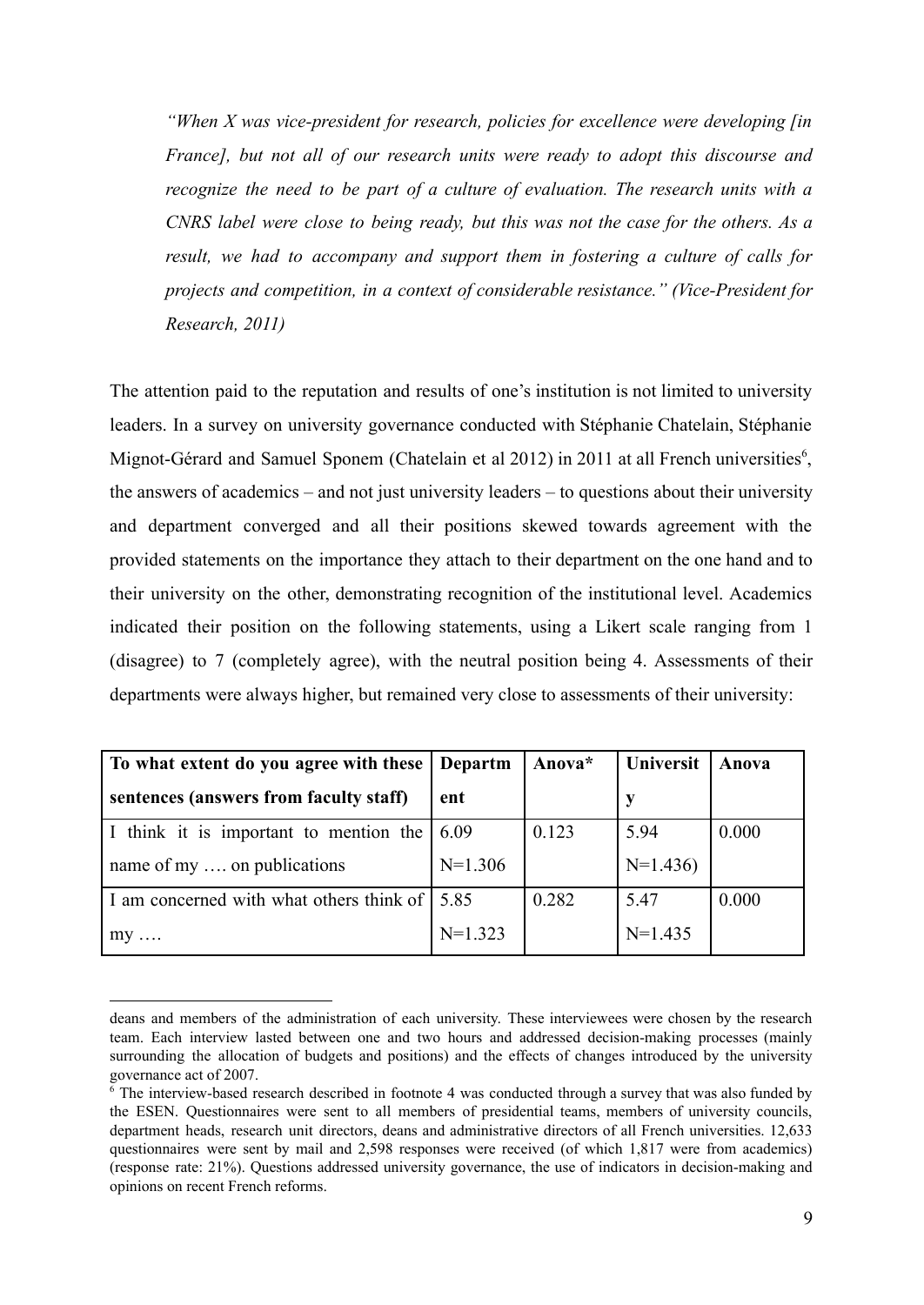| Belonging to this  is important to me   5.99 |           | 0,297 |           | 0,000 |
|----------------------------------------------|-----------|-------|-----------|-------|
|                                              | $N=1.313$ |       | $N=1.428$ |       |

\*when compared with answers of the administrative staff.

The same research (which also included in-depth interviews at three French universities) showed that when they undergo the five-year evaluation conducted by the French national evaluation agency many French university leaders<sup>7</sup> are very keen to improve their institution's results (those of their research units, of their training programs and of university governance) – a position that was not observed in previous comparable studies (Mignot-Gérard, 2006). They develop strategies in order to do as well as possible. Some organize a pre-evaluation in order to identify potential negative aspects to correct before the evaluation starts. Others develop incentives to improve their rate of "research active" faculty. Still others review all the self-evaluation reports submitted by their research units in order to better align them with the agency's expectations.

The ongoing transformation is not only about playing the competitive game, but also about shifting the role of university presidents into becoming competitors. In the aforementioned field studies (Musselin *et al.*, 2012 and Chatelain *et al*., 2012), the interviews conducted with members of the presidential teams (president, vice-presidents and registrar and the answers of this subgroup to the questionnaire, compared to those of the other groups, clearly showed a strong concern about the evaluation led by the national agency for the evaluation of research and teaching (called AERES at the time), and about their institution's ability to win competitive grants and participate in the various national calls launched by the French government at the time. While they sometimes engage in gaming, they also want to be positively evaluated in comparison with others and therefore consider it legitimate to make strategic decisions and to set priorities in terms of redeploying positions, allocating budgets and closing units. As they become competitors, they develop a new understanding of their role and become more interventionist. But members of their institution often contest this new role. In order to legitimize their actions, university leaders often point to the outcomes of

<sup>&</sup>lt;sup>7</sup> It should be added that while this approach was widely shared among university leaders, lay academics displayed a greater variety of positions: some embraced the same perspective while others refused to enter the competitive game.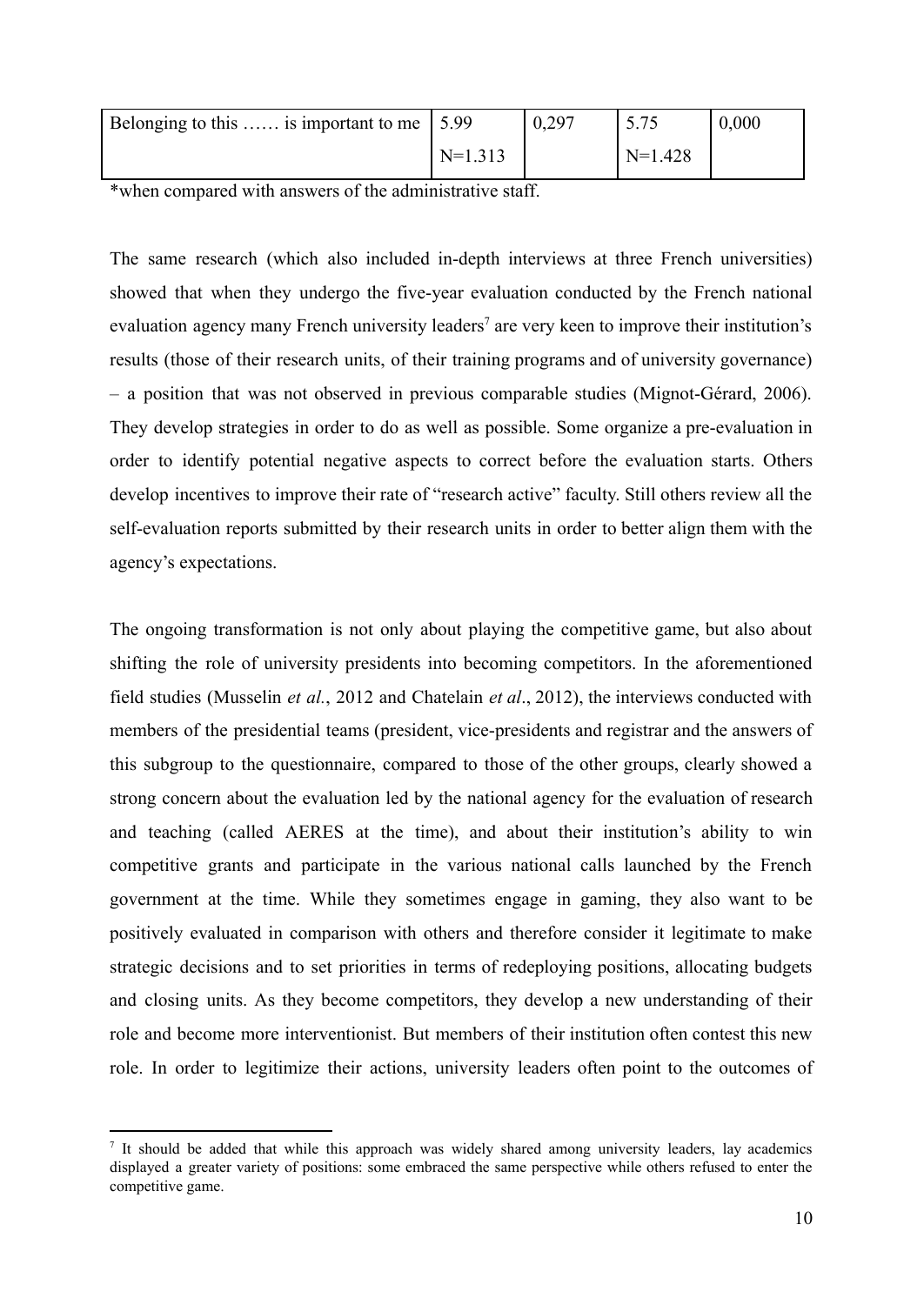competition to justify their decisions (Musselin 2014). The different competitive schemes in which their institutions partake become steering instruments. Competition leads them to be more strategic, but by the same token the results of the competition help them implement and legitimize their strategy.

Competition therefore drives the evolution of universities into organizations<sup>8</sup>. This process does not only occur through the identification of boundaries, the definition of a hierarchy and an increase in rationality, as stressed by Nils Brunsson and Kerstin Sahlin-Andersson (Brunsson and Sahlin-Andersson, 2000), but also develops through the use of the results of competition as management tools (Musselin, 2013 and 2014). University leaders do not just endure competition and bend to it. They also make instrumental use of competition, thus increasing its performance impact (Espeland and Sauder, 2016).

#### **3. Competition is about quality**

The competition between research universities is primarily research-driven, but it also touches upon a wide array of issues: competition for students, grants, discoveries, patents, academics, public and private resources, etc. The rules of the game, the stakes in these various arenas, the actors involved and the characteristics are obviously different and would need to be more precisely distinguished. But the goal here is to go beyond this heterogeneity and identify the more general mechanism at play in the competition between research universities. In this perspective, it is useful to build on the seminal work of Harrison White (1981 and 1992) and to examine the relevance of the three strategies he identified for competitors. I will show that competition in higher education is neither a price war nor a signal competition, but rather a competition for quality. What quality is, or means, will not be further defined here as there is

<sup>&</sup>lt;sup>8</sup> This sentence relates to a question that was largely debated in the 1960s to 1990s (for a summary of the discussion, see Musselin 2004 [2001], chapter 7) about whether universities are organizations, and if so, what kind of organizations (collegial, political, organized anarchies, resource-dependent, entrepreneurial...), and how specific and incomparable to other organizations they are. Nils Brunsson and Kerstin Sahlin-Andersson (2000) in a way ended the discussion by arguing that public services (including universities) were finally transformed into organizations by public management reforms because their boundaries were better defined, hierarchical relationships were strengthened, and rationality became more important in decision-making.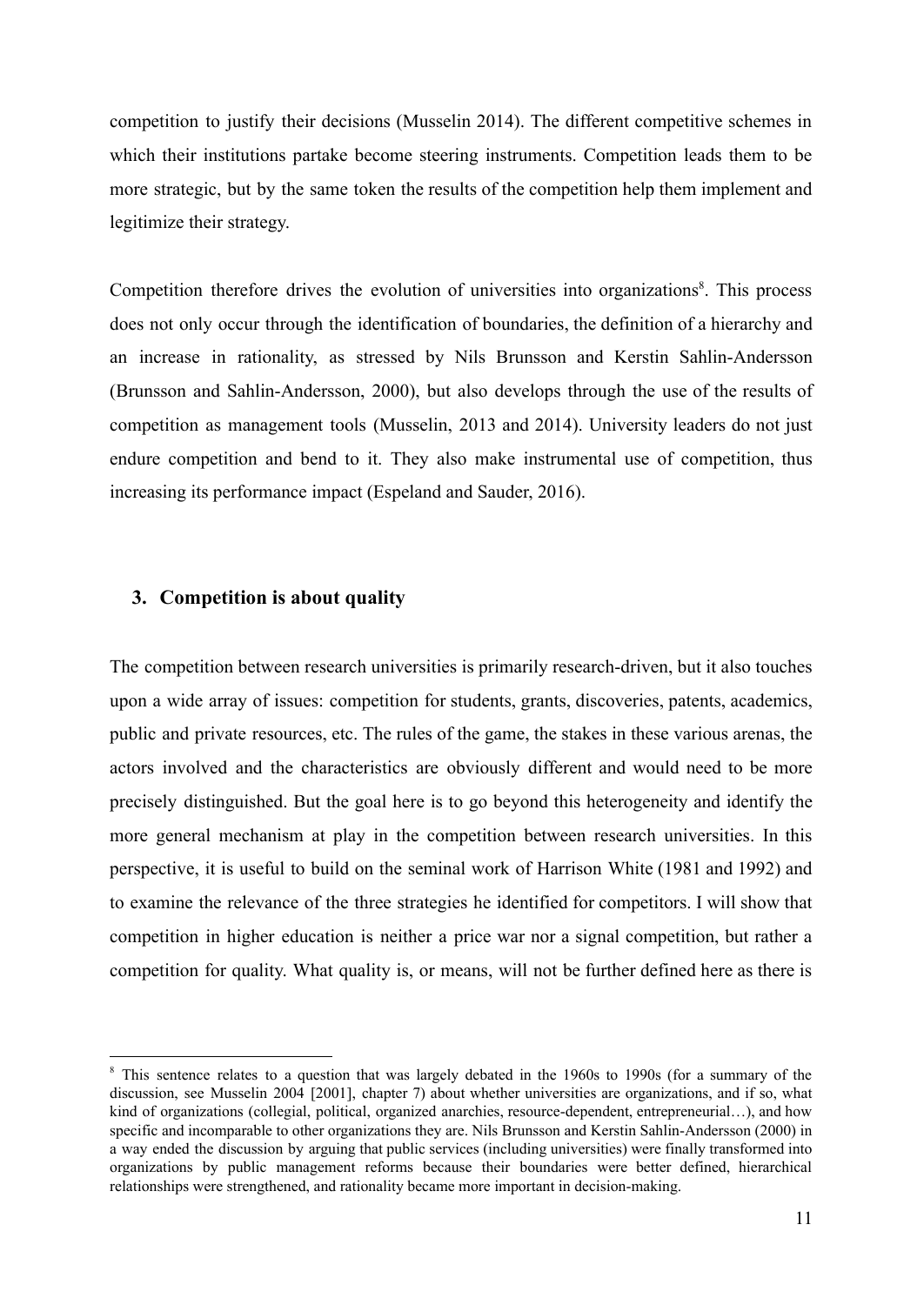no universal and shared definition of what quality in higher education is<sup>9</sup> (Lamont, 2009; Musselin, 2009 [2005]).

A first potential strategy is mainly based on concern about other competitors. As stressed by Harrison White, in this case prices are central and the principal drivers of competition, as competitors engage in a price war. Competition creates a market as prices shape the competition: for a given product, the winner will be the competitor offering the lower price. This can only work if, as posited in neoclassical economic analysis, all products are the same. However, this is rarely the case for research universities. It may apply to some teaching-based institutions, including private for-profit ones "selling certifications" for standardized and technical training programs often offered online. In most cases though, and especially for research universities, the products are different and hard to compare. Price wars therefore rarely occur among research universities.

In the second potential strategy that White describes, competitors are primarily concerned about their clients. The premise is that a variety of products exist (as stressed in post-Keynesian analysis, Eloire 2010) and that competitors try to assist their clients in their choice by using prices as signals for the quality of the goods – and as a way to sort goods – because the quality is not known before the transaction. Competitors are no longer price-driven as they themselves set the prices of goods. Prices reflect the cost of production and depend on the quality of the raw material, of the technical process or of the manpower used to produce the good. This strategy may appear to be more applicable to higher education, but in fact competition for clients is still rare among research universities for various reasons. Take competition for students, for example. If tuition is considered to be the price for training students, it rarely works as a signal for the quality of teaching programs, even if the scope is limited to research universities (which are supposed to attract the best students). First, training is still free (or almost free) in many countries, where no price signaling strategy therefore exists at all. Second, in situations where tuition fees apply, the link between the level of

<sup>&</sup>lt;sup>9</sup> In a study of academic hiring processes that I led at 16 research universities located in France, Germany and the United States, I was struck by the fact that almost all of the approximately 200 interviewees told us that "they want to hire the best candidates" whatever the reputation of the hiring department. I therefore dedicated a whole chapter of the book (Musselin, 2009 [2005]) to showing that the expression "the best candidate" had very different meanings from one department to the next.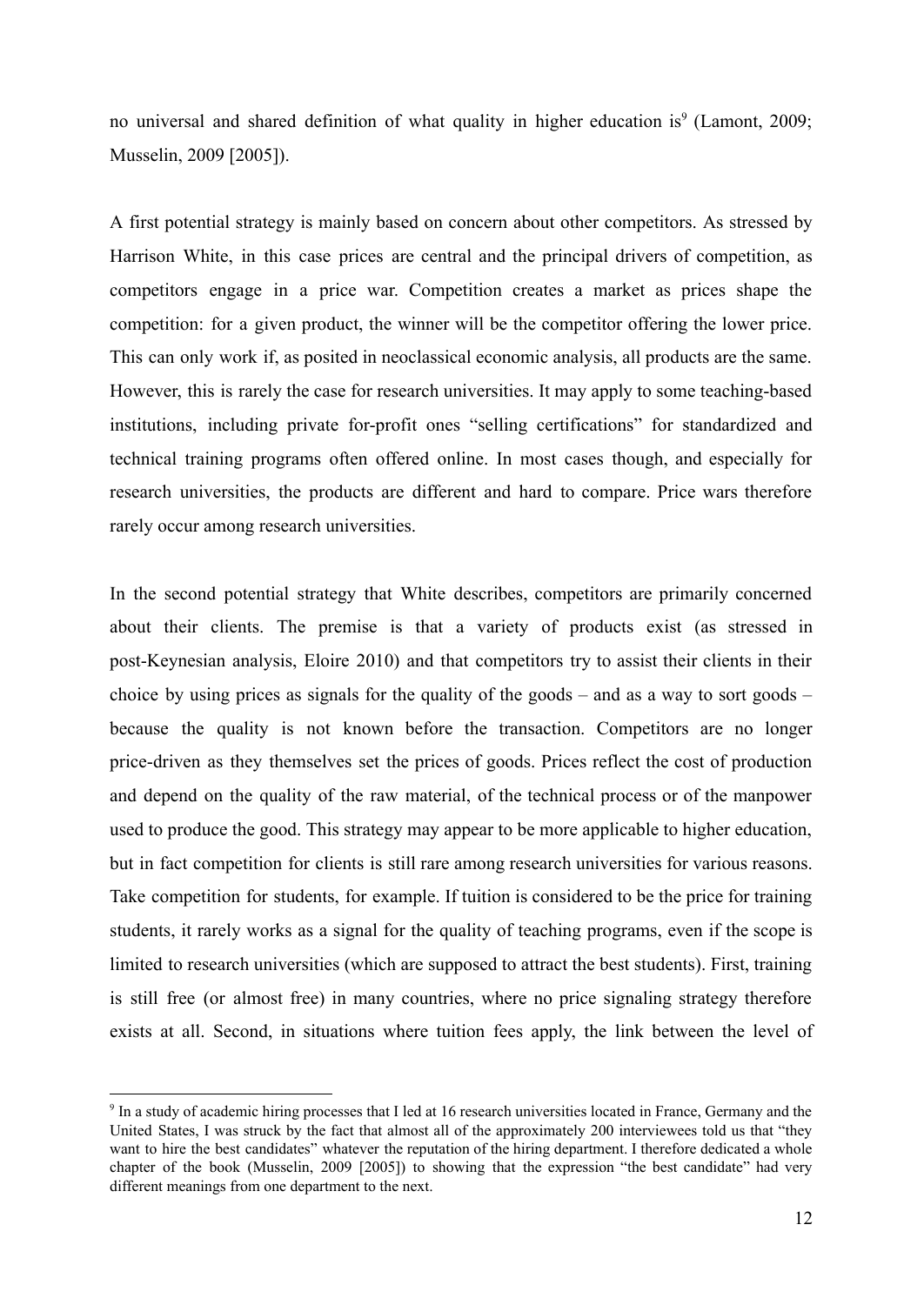tuition and quality is loose. The introduction of tuition fees in the UK provides a compelling example. When the UK government first raised the ceiling on tuition fees to £1,000, all universities – regardless of the respective quality of their undergraduate programs – raised their tuition to 1,000£. This happened again when the government raised the ceiling to £3,000 a few years later, and once more when the ceiling was raised to £9,000 (Dearden, Fitzsimons and Wyness, 2014). It is therefore impossible today for students and their families to assess the quality of a British university on the basis of its tuition fees. This is true even when tuition fees are unregulated (as is the case for overseas students in the UK and private institutions in the US): Douglass and Ward showed that tuition fees at US higher education institutions were somewhat unrelated to their reputation, since top-ranked schools were not more expensive (Ward and Douglass, 2006). The same disconnect between quality and value appeared when I worked on the "price" of academics on the US academic labor market (Musselin 2009 [2005]): the price (salary, starting funds and other conditions<sup>10</sup>) offered to assistant professors was not set by the recruiting university on the basis of the hiring committee's evaluation of the quality of the candidates, but rather in accordance with the price offered to assistant professors of the same discipline at universities that the recruiting institution considered to be its peers. Thus, prices in higher education rarely signal quality, and competition for clients is not the strategy that universities typically pursue.

As a result, quality matters much more than price, and higher education competitors are engaged in a competition for quality, which is the third potential strategy identified by Harrison White. Quality is at stake in two main cases.

The first case applies when (some) people are ready to pay very high prices for what is expected to be high quality. This is what Fabien Eloire (2010), also building on Harrison White's work, observed in his study of French restaurants in the North of France, where he identified three categories of restaurants. Some engaged in price war to achieve the lowest prices (restaurants primarily competing with other restaurants), others used prices as signals for quality (restaurants primarily focused on customers), and then came gastronomical restaurants, where customers knew they would pay high prices and had no qualms about it since they valued quality above all: quality, rather than price, determined the intersection

<sup>&</sup>lt;sup>10</sup> Advantageous loans to acquire a house, free access to the library of the closest top university...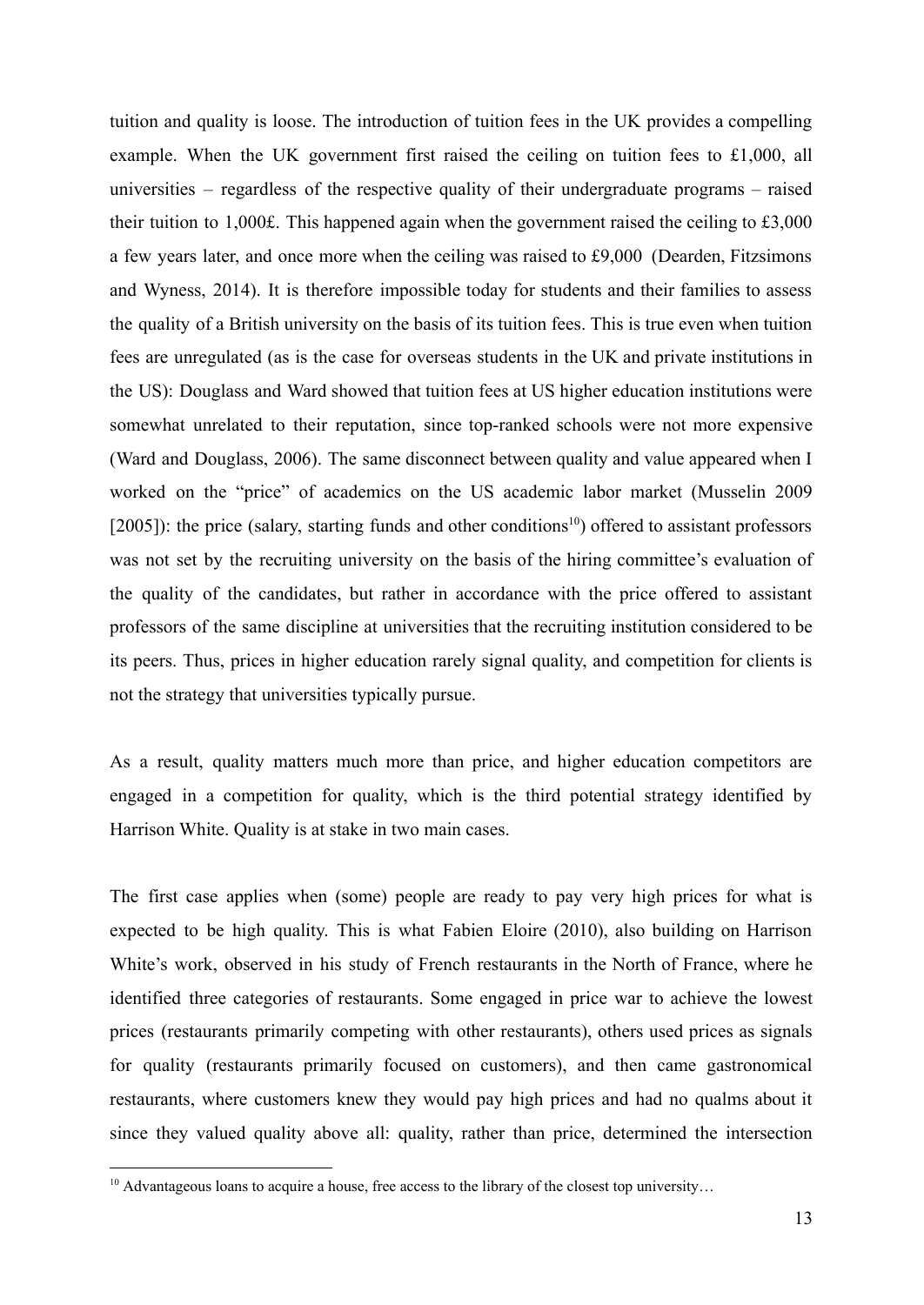between supply and demand (Karpik 1989). Such situations can be observed at research universities when they set very high tuition fees and have a very good reputation. The tuition fees are then hardly an issue: students and families are ready to pay the price (or accept a heavy debt burden) because their primary concern is quality $11$ .

The second case applies to situations where there is no price or when the price is low and fixed. In higher education this happens when tuition fees are nonexistent or low, as well as when fees do not signal quality. Institutions must then compete on quality and persuade families, students, staff, and funders of the quality of their offering. France provides many such examples. When French universities recruit academics, their salaries are determined according to a fixed bureaucratic scale. The attractiveness of French universities therefore depends on the quality of their departments – and primarily on the quality of their scientific activities – as opposed to their capacity to offer high salaries.

In higher education, competition for quality can be assimilated with status competition as quality is difficult to define and assess. In other words status is often used as a "proxy" for quality, and competition in higher education rests on the three premises defined by Joel Podolny (Podolny, 1993, p.835) as the basis for status competition: quality in higher education is often difficult to assess until it is experienced; an institution's status is a signal that students and families use to make their decisions; the relationships of a university (like dual degrees, exchange programs etc. ) with other reputable institutions result in transfers of the latter's status to the former and signal its quality.

Competition for quality among research universities is therefore a competition for status, as Nils Brunsson and Linda Wedlin (Brunsson and Wendling, 2016) emphasize. However, contrary to what these two authors argue, so is competition for resources (budget, students and staff). When they compete for the "best students" or the "most renowned researcher", research universities are not only competing for resources but also competing for the status attached to these resources and the status they will derive from the resources. In fact, not all resources are associated with the same reputation. It is more prestigious to receive an ERC

<sup>&</sup>lt;sup>11</sup> Again what quality is might vary from one student or family to the next. It might be recognition by the job markets of the degrees awarded by the university, the quality of the research, the quality of the supervision of undergraduate students or the rankings of the targeted department.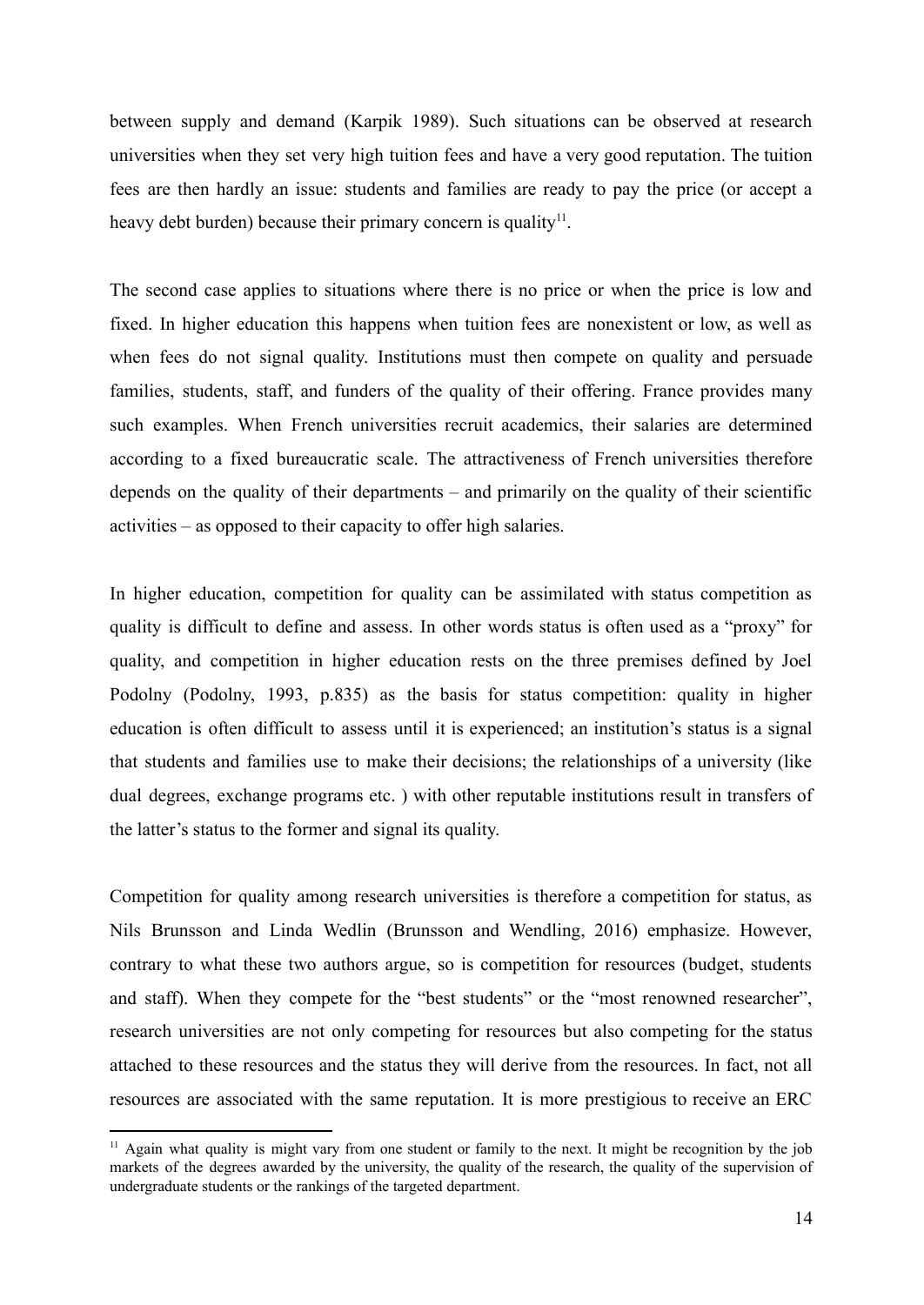grant (highly selective grants allocated by the European Research Council, ERC) than to obtain a grant from a national or regional agency, for example. It is more prestigious to recruit an assistant professor who received a "best paper award" for a publication in a major journal than to recruit someone with no award, etc.

In recent years, as competitive pressures over status increased among research universities, the form of this competition evolved.

## **4. More organized, more equipped and more visible competition**

A further transformation of competition in higher education is attributable to the fact that competition is increasingly equipped with formal mechanisms and procedures and entrusted to organizations – like research councils, evaluation agencies or funding agencies or councils – in charge of managing it. Many of these organizations were recently created, as I will argue in the second part of this section. They also led to a transformation in the development of academic judgment. While reputation and status primarily built on interpersonal assessment references in the past, these references are now supplemented and sometimes even replaced by impersonal assessment references<sup>12</sup> (Karpik 1989). For example, when I studied hiring committees in France, Germany and the US at the turn of the 2000s (Musselin 2009 [2005]), the evaluation of candidates primarily relied on personal networks, a personal assessment of journals and doctoral schools, interpersonal relationships, and also on what François Eymard-Duvernay and Emmanuelle Marchal call "judgment in interaction" (when candidates are interviewed or give a job talk). Personal is understood here in the sense that the assessment was based on evaluators' personal knowledge or on their individual networks. Today, this information is completed by data such as the H index (in physics for instance), the citation index (usually in economics) and the number of papers published in "FT journals $13$ "

<sup>&</sup>lt;sup>12</sup> This notion of personal and impersonal assessment references is borrowed from Lucien Karpik and his seminal work on the economy of quality. When one does not know about the quality of a wine for instance, one may either rely on personal assessment references, such as one's network of friends, or on impersonal assessment references i.e. use the Parker guide to choose the wine to purchase. Impersonal does not mean that the assessment is automatic and devoid of individuals: Robert Parker is a person (as are the inspectors providing grades and stars in the Michelin guide), but the confidence in his judgment does not rely on the wine buyer's interpersonal interactions with him.

<sup>&</sup>lt;sup>13</sup> This is a list of journals in management ranked by the Financial Times. <https://www.ft.com/content/3405a512-5cbb-11e1-8f1f-00144feabdc0> (last consulted May 13. 2018).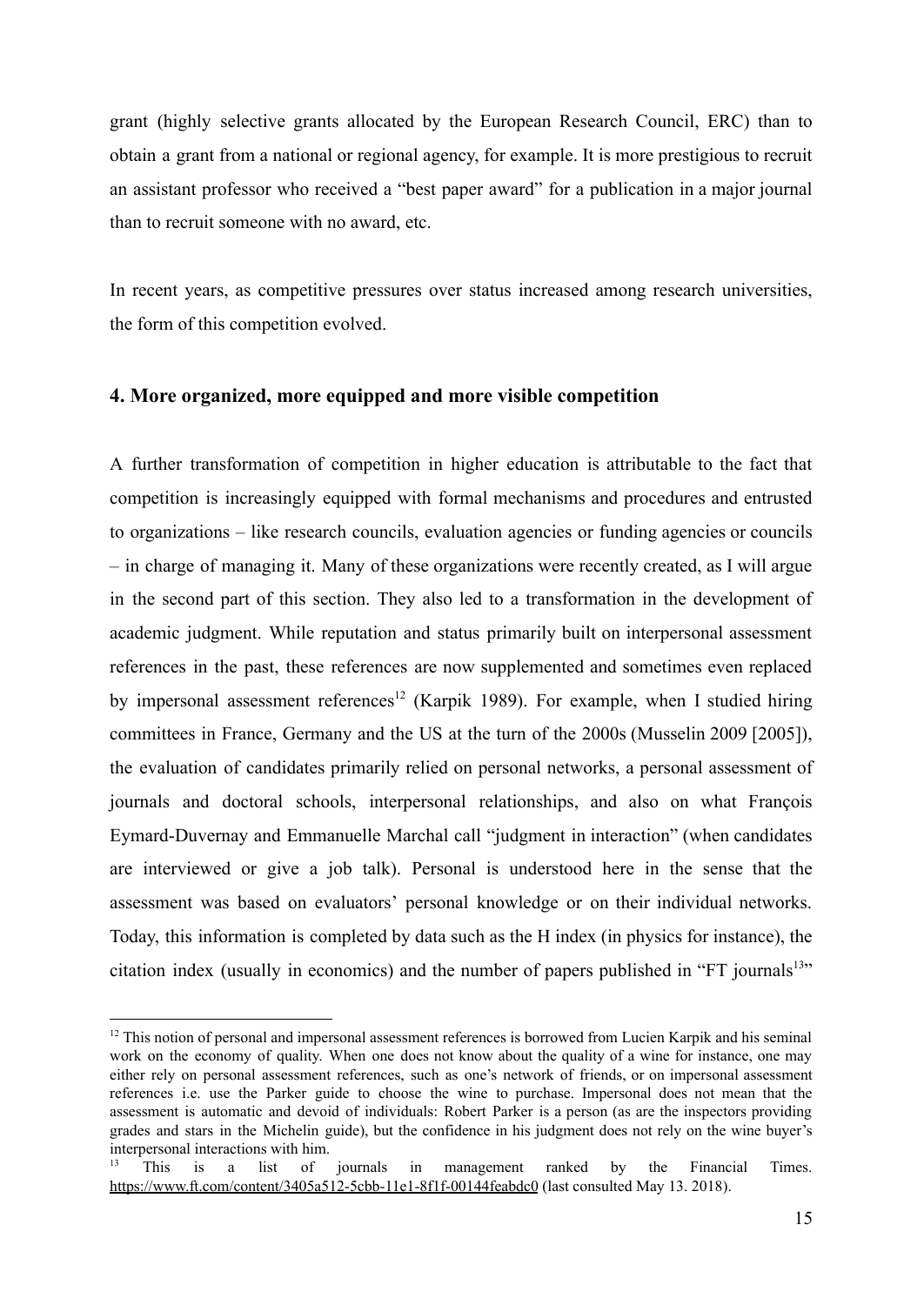multiplied by their impact factor (in business schools in particular). At both the individual and institutional levels, information produced by rankers, bibliometrics and more recently altmetrics has grown, providing more impersonal assessment references to reviewers. They are impersonal to the extent that the peer reviews on which they build are mediated by their transformation into an indicator. Two main trends are driving this process. The first one is the proliferation of indicators and data produced by some private actors involved in the production of bibliometrics. The second is linked to the role of public authorities in promoting the development of more formalized and standardized competitive schemes. Both create new forms of competition whose results are more visible and accessible, thus fueling competition by publicizing rankings, ratings and indicators.

## **4.1. The role of bibliometrics, "big data" and the private sector**

The first stems from private firms and is linked to the development of scientometrics and bibliometrics. As David Pontille and Didier Torny (Pontille and Torny, 2015) show, this development started quite a long time ago, beginning with US librarians sorting scientific journals in order to identify the best ones and select which ones to buy. A few decades later, Eugene Garfield extended this process with the creation of the Journal impact factor and the Science citation index, thereby fostering a "citation culture", as Paul Wouters (Wouters 1998) called it. After Eugene Garfield created his own firm, ISI, dedicated to this activity and to the Web of Science (Pontille and Torny, 2015), the collection of information about paper citations became a commercial activity that remained quasi-monopolistic until 2004 and the creation of Scopus.

With the development of the Internet and growing access to many types of data, firms like Google also developed research search engines. They are freely accessible and not restricted to papers in academic journals (as in the case for Web of science and Scopus<sup>14</sup>); books, conferences and all kinds of scientific literature are included<sup>15</sup>. This huge amount of data enabled the calculation and production of new indicators based on alternative algorithms,

<sup>&</sup>lt;sup>14</sup> Scopus is a database of academic journals' citations and abstracts that Elsevier launched in 2004 to compete with Web of Science.

<sup>&</sup>lt;sup>15</sup> See Dominique Cardon (Cardon, 2013) to understand how google develop PageRank and the moral machine involved in this algorithm aiming at ranking the appearance of data on web pages.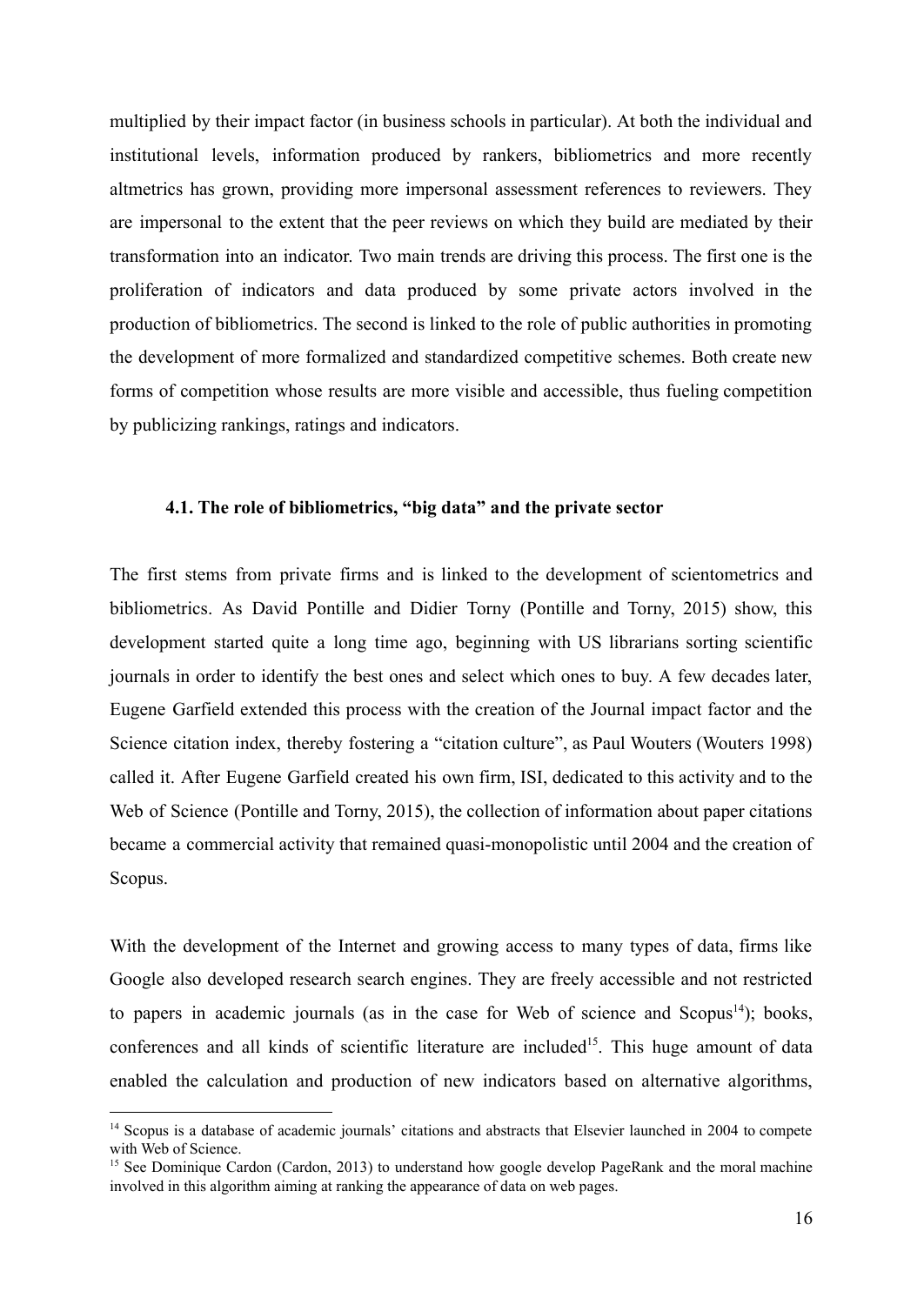among which the h-index is probably currently the best known and most publicized. Today, Web of science, Scopus and Google scholar are frequently used to compare individuals, journals and institutions. They are particularly mobilized by organizations that develop international rankings. Indeed, the first of these international rankings was not produced by a firm, but rather resulted from a relatively isolated initiative pursued by a Chinese chemist, Professor Nian Cai Liu, at the university of Jioa-Tang. He led an international ranking of universities based on data available on the websites of these universities<sup>16</sup>. This ranking first aimed to identify the position of Chinese universities on the international scene, but became known worldwide when it was released on the website of his university. However, its success led some private firms like THE (Times Higher Education) and QS (Quacquarelli Symonds), together and then separately, to enter the small circle of private international rankers and, like the Center for World-class universities led by Professor Nian Cai Liu nowadays, to develop their own services and provide higher education institutions with (paid) analysis of their situation and advice to improve it (Lim 2017; Mignot-Gérard and Sarfati, 2015). They are simultaneously remunerated ranking counselors and producers of rankings.

All these private actors have their own definition of what "the best" means, and develop their own algorithms to rank institutions, journals and scientists, but they are all comparable to the extent that they all provide impersonal assessment references that can be used to select higher education institutions, just like the Guide Michelin (Karpik, 2000) rates restaurants. Of course, impersonal does not mean "neutral": each reference embraces a particular – and different – conception of an "ideal" paper, journal or institution. But they also all challenge or at least supplement the interpersonal assessment references that previously prevailed.

## **4.2. The state as competition organizer**

Private firms are not the only actors active in the organization and equipment of competition with impersonal assessment references. In recent years (from the 1980s for the pioneering countries to the 2000s for the laggards) public authorities have implemented new public management approaches to higher education institutions (Ferlie et al. 2008). They have also

<sup>&</sup>lt;sup>16</sup> because he had very few resources to collect data and therefore focused on easily accessible data.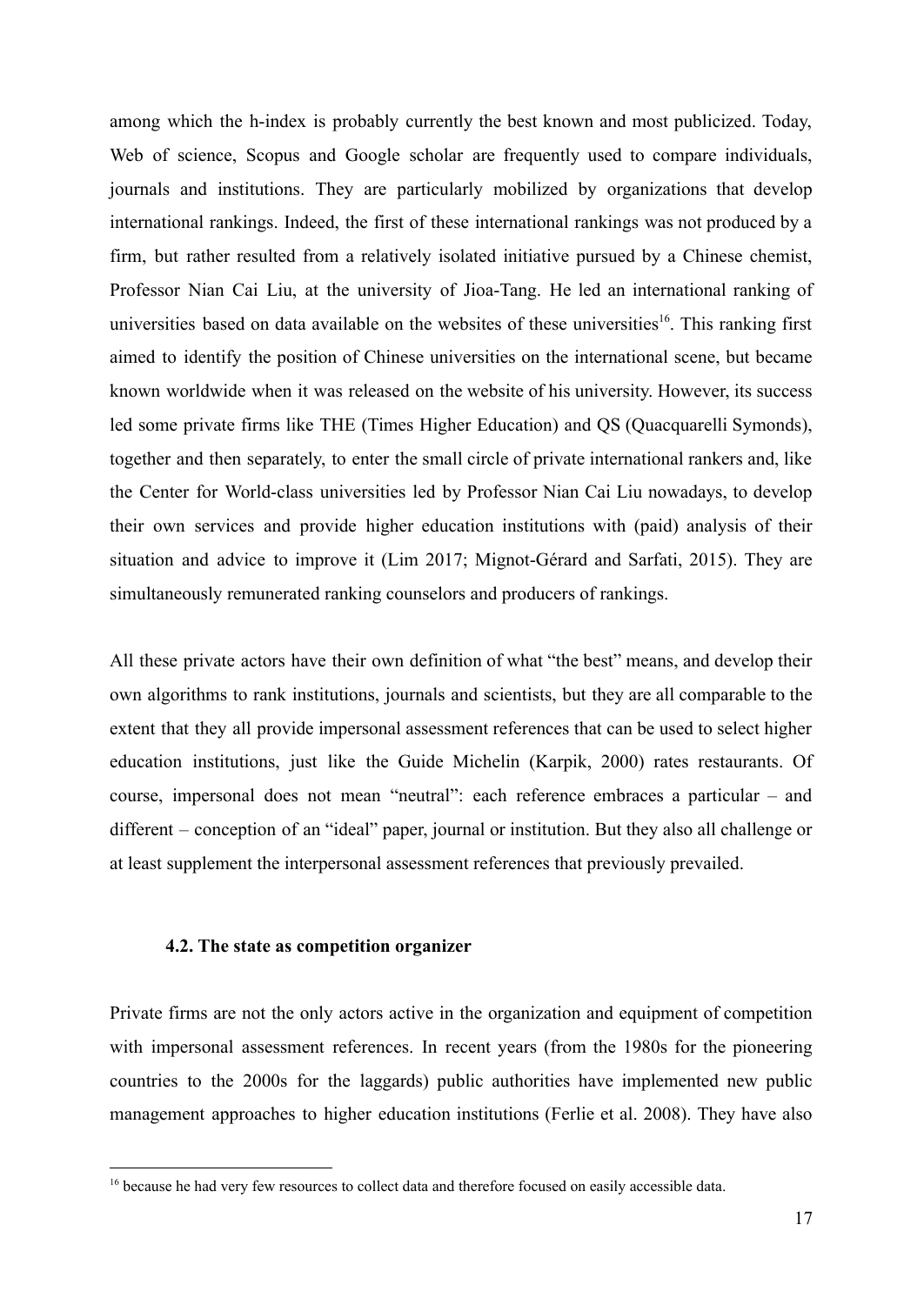been very active in developing competitive schemes and new instruments, thus implementing government-sponsored competition<sup>17</sup> (Naidoo, 2016). In some countries, a number of these bodies – such as research councils (OECD, 2011) – have long existed, but their roles have dramatically grown in the last decades: they became responsible for the allocation of increasing levels of funds while lump-sum budgets decreased and were transformed into project-based funding that research councils managed. Universities and academics were forced to engage in competitive exercises organized by research councils if they wanted to gain access to additional resources. The more universities depend on such councils to get resources for their research programs, the more powerful these councils become.

Countries without such organizations created them: for example, in France the ANR (National Research Council, *Agence Nationale de la Recherche*) was established in 2005<sup>18</sup>. Many governments also developed new resource allocation mechanisms – all relying on selective processes – and implemented "policies for excellence" to help identify the best research units and clusters (cf. the "excellent scientific clusters" in Germany and the Labex (excellent labs) in France), as well as the best institutions (see for instance the German excellence initiative, the Idex in the French *Programme d'investissement d'avenir* (Investments for the Future program), the Linnéstöd in Sweden, the "international campus of excellence" in Spain and the 211 and 985 programs in China).

Since the 1980s, evaluation agencies or evaluation procedures have emerged in almost all countries, as confirmed in a book edited by Stefanie Schwarz and Don Westerheijden (Schwarz and Westerheijden, 2004) at the beginning of the 2000s: the different authors describe all the evaluation/accreditation organizations created in Europe on a country-by-country basis. While they come in different forms, they all indirectly increase competitive pressures by providing assessments of training programs, research units and higher education institutions, thus allowing for comparison between people, research units and institutions.

 $17$  Rajani Naidoo also speaks of a "competitive state" (Naidoo, 2008).

<sup>&</sup>lt;sup>18</sup> Although the ANR was first created in 2005, project-based research funding was already developed in France. It started in the late 1950s and developed, but was less visible and less centralized under a single agency; it also received, less funding and the competitive schemes were less formalized.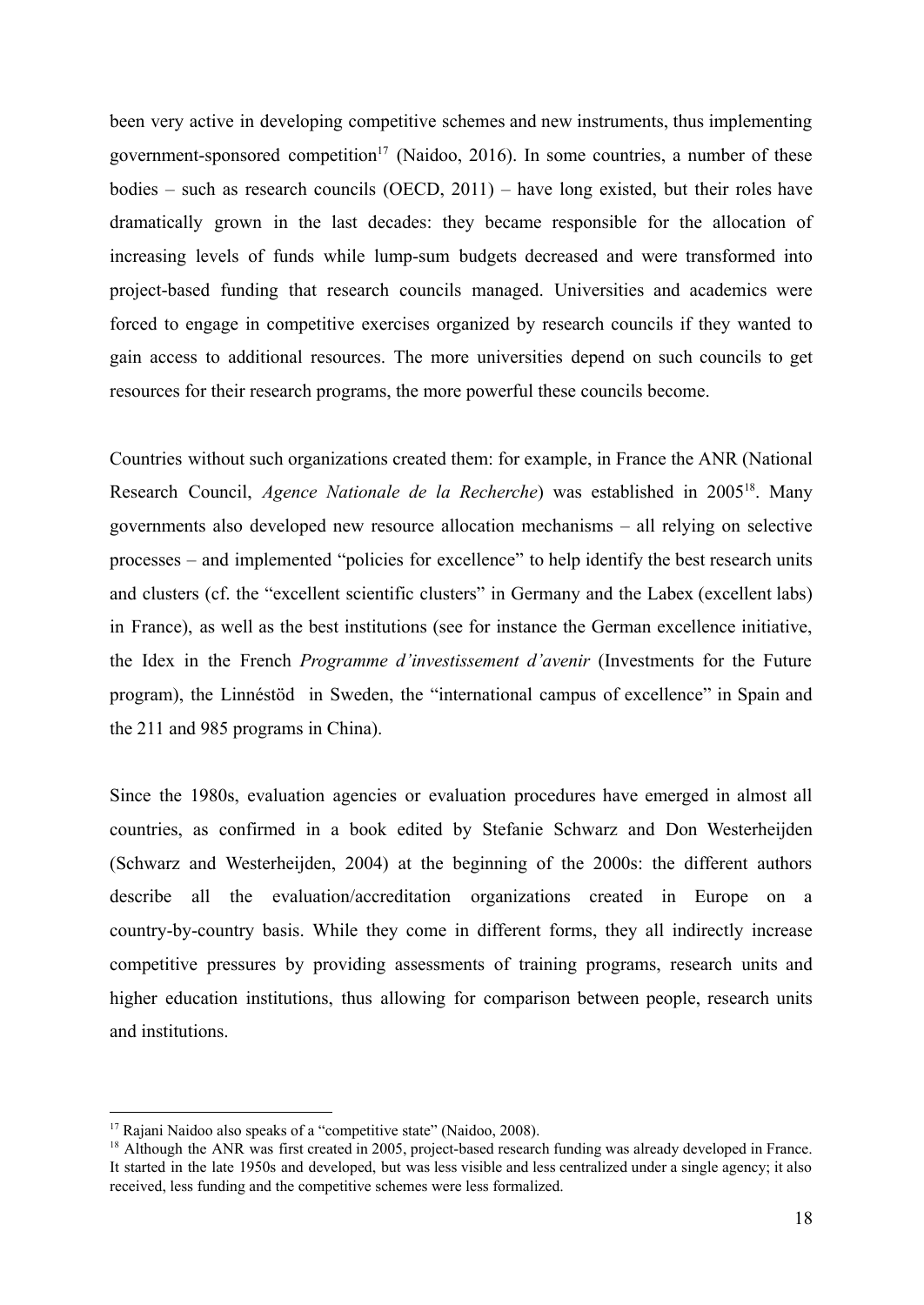The organization of competition has thus led to the emergence of procedures and/or organizations that were deliberately created with this mission. The various research councils, accreditation agencies and ad-hoc processes like the REF (Research excellence framework) in the UK exist to develop competitive processes that either select projects or conduct evaluations whose results impact the allocation of resources. As argued by Dietmar Braun (Braun, 1993) and Arie Rip (Rip, 1994), the academic profession always challenges the public authorities' control over these agencies. On the one hand, the agencies are involved in a typical principal-agent relationship, having been created to implement the research priorities of the state. On the other, they receive criticism from the academic profession that they try to take into account. Two dissertations on the recently created French agencies (Gozlan 2016, Schulz 2016) reveal that this tension often does not resolve: the ministry tries to reassert control over the agencies when it fears they have become too close to the academic profession, but the agencies resist and seek to avoid criticism from the academic profession.

Caught between the ministries and the academic profession, these agencies are nevertheless very active in organizing competitions and producing impersonal assessment references. They denounce the era when budget allocations were based on interpersonal relationships and ad hoc peer review, and they are creating increasingly formalized and standardized decision-making processes (Gozlan 2016). In her project on academic grant-writing practices in Germany, Kathia Serrano-Velarde (Serrano-Velarde, 2018) found examples of one-paragraph applications in the first decades of the  $20<sup>th</sup>$  century – something inconceivable today. Academic competition is equipped with procedures and mechanisms organizing the decision-making process. Research councils and evaluation agencies have developed templates that applicants must use in order to develop their ideas, explain their budget, present the different work packages that will structure the project and describe how it will be steered. The expected deliverables and timetable for their delivery must also be included. The counterparts of the project description templates are those provided to the reviewers. While project templates allow reviewers to more easily compare various projects, the templates used by reviewers contribute to the final decision-making process by producing grades that enable a ranking of projects, and by making reviews more comparable and commensurable through their identical structure.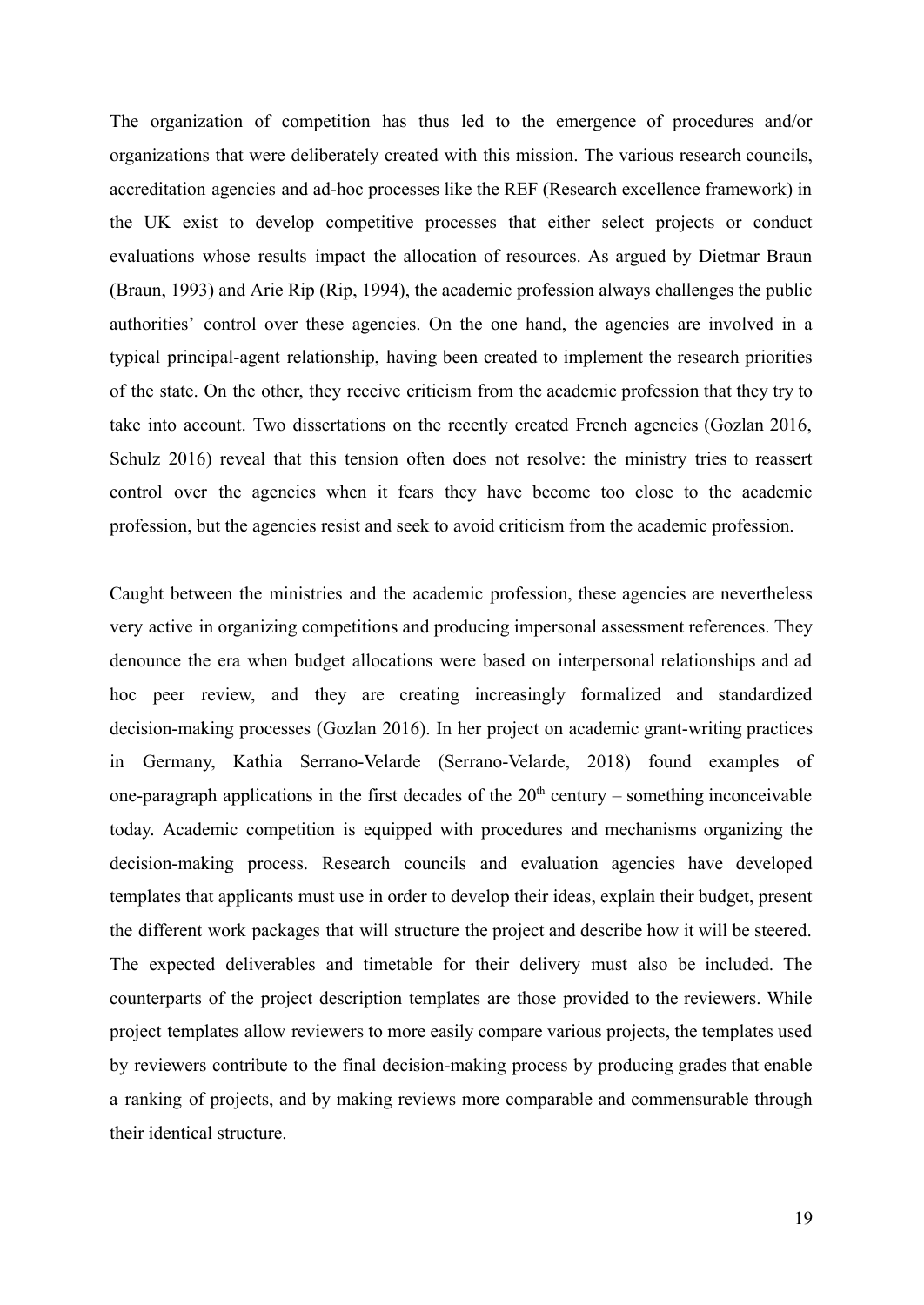Beyond the templates and "proceduralization" of the reviews, the agency's selection of reviewers, the inclusion of international reviewers to guard against clubby decisions by the national community of peers and the attention paid to conflicts of interest when selecting the reviewers and creating the committee that will ultimately examine all the projects – all show that much has been done to reduce particularistic decisions, depersonalize the review process and produce more impersonal assessments. The tacit collaboration between peers involved in the agencies and state reformers leads to a mutual reinforcement of competition. It is a specific kind of competition, at the confluence of governmental objectives and professional logics shared by this part of the academic profession.

Finally, although this process is not steered by the academic profession, but rather results from governmental policies, it is interesting to observe that – in contrast with the private firms providing rankings and ratings – the instruments developed by public actors directly rely on academic peer-review<sup>19</sup> and even organize it. A mix of academics and bureaucrats is always at the helm of the agencies responsible for developing the instruments. This has yielded a growing divide in the academic profession between the academics who participate in defining the norms of today's science and the terms of the competition, and the academics subject to them. A gap has also formed between "the haves" – those who successfully pass the selections and evaluations, and the "have nots" who fail. As a result, competition exacerbates but also changes forms of domination within the academic field. The oppositions between those who have full university power (mainly the humanities and sciences) and those enjoying other forms of power (medicine and law), and between tenured teachers and those lacking institutional recognition that Pierre Bourdieu (1988 [1984]: 276) described as the antagonistic forces structuring the academic field, are perhaps less relevant today than oppositions within each discipline between those who benefit from the competition or manage it, and those who endure it. Indeed, the study on which the *Homo academicus* is based was conducted in 1967 on Parisian professors and has never been replicated since, although many reforms and movements (including the 1968 events) have since occurred. Some recent studies indicate that such a study should be conducted again, as it would likely reveal new forces in the field. For example, a recently published paper shows that academics who promote performance are less

<sup>&</sup>lt;sup>19</sup> One can argue that scientometrics also relies on peer reviews since it develops indicators for papers published by peer-reviewed journals. They nevertheless mediate peer reviews through quantification processes.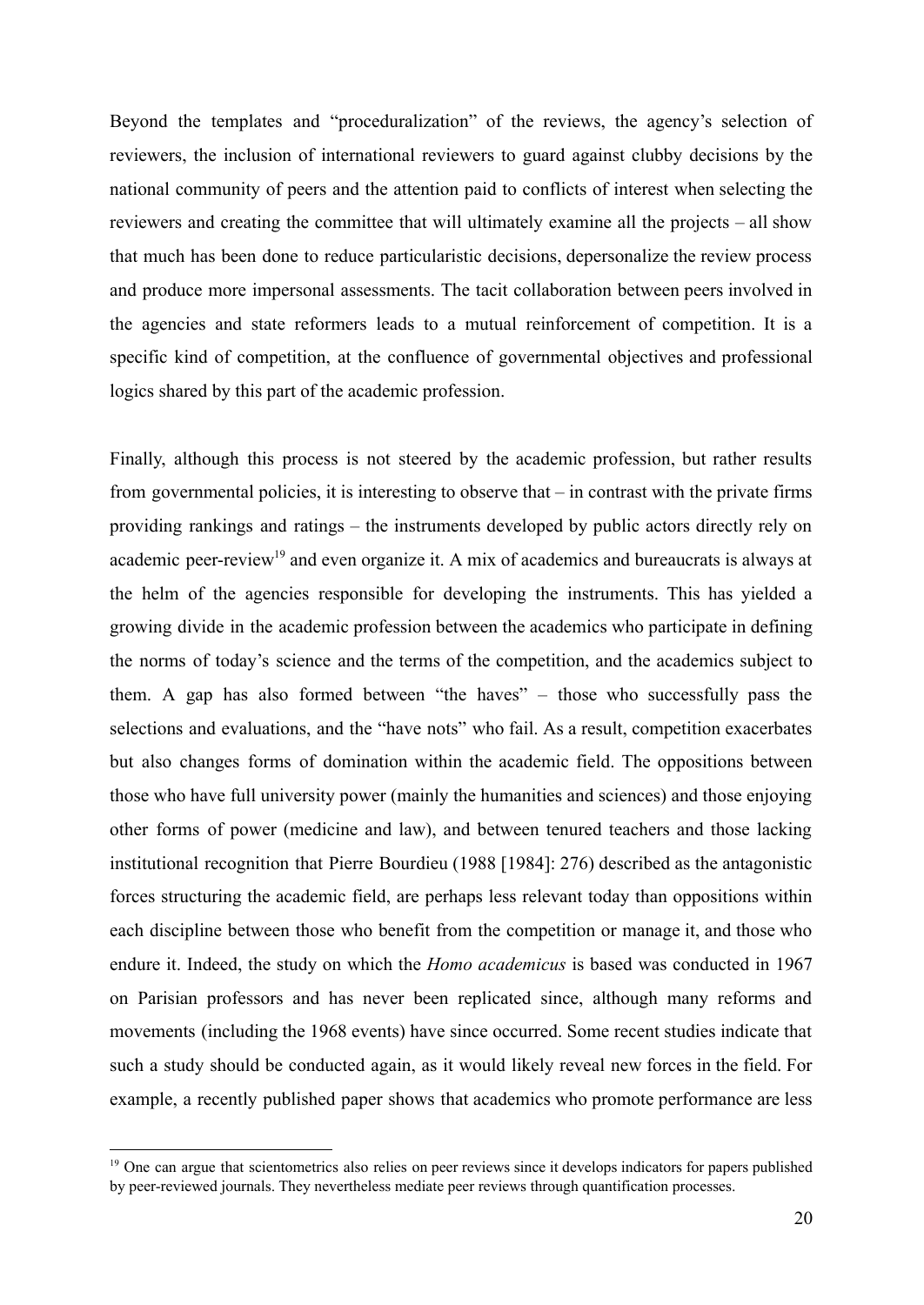attached to the "publicness<sup>20</sup>" of universities, and that these academics are most often full professors, university leaders and successful in securing grants (Chatelain et al., 2018).

The intensification and transformation of academic competition also lie in the publicity and visibility given to the outcomes of competition, whether private firms or public authorities are leading the competition. These outcomes are more visible and accessible than ever. Quantitative data and indicators have been developed to compare institutions, people and labs, rank them and follow their activity and contributions. The activity of higher education institutions is more often than ever measured and transformed into numbers, rankings, ratings and grades (Espeland and Sauder, 2009 and 2016). This coheres with observations in many other sectors (Bezes, Chiapello and Desmarez, 2016), as described by Michael Power (1997), Gwyn Bevan and Christopher Hood (Bevan and Hood, 2006). These markers are also increasingly visible: they are publicized and available to all.

When the French agency for the evaluation of higher education and research was created in 2006 in France, the publication of the grades attributed to the evaluated research units on the agency's website was strongly criticized for making the results public and accessible to all colleagues, students, parents of students and economic and political actors. ,. This was very new in France: research units had long been evaluated and sometimes graded, but the results remained the private knowledge of the reviewing body (national research institutions or divisions of the ministry, depending on the type of research unit considered).

The RAE had a similar experience a few years earlier in the UK. Poorly evaluated departments lost part of their public funding because of their scores, but the HEFCE was not the only body informed of their achievement: the publicity around their evaluation on the RAE website led some private actors to withdraw funding as well (Camerati, 2014).

<sup>&</sup>lt;sup>20</sup> As defined by Barry Bozeman (Bozeman, 1987), the publicness of organizations depends on how much the public context of these organizations affects their behavior. In the paper written with Stéphanie Chatelain et al. (Chatelain et al. 2018) three dimensions referred to the adhesion to the publicness of universities: their public ownership, the fact that they depend on public control and rely on public funding (Andrews et al., 2011).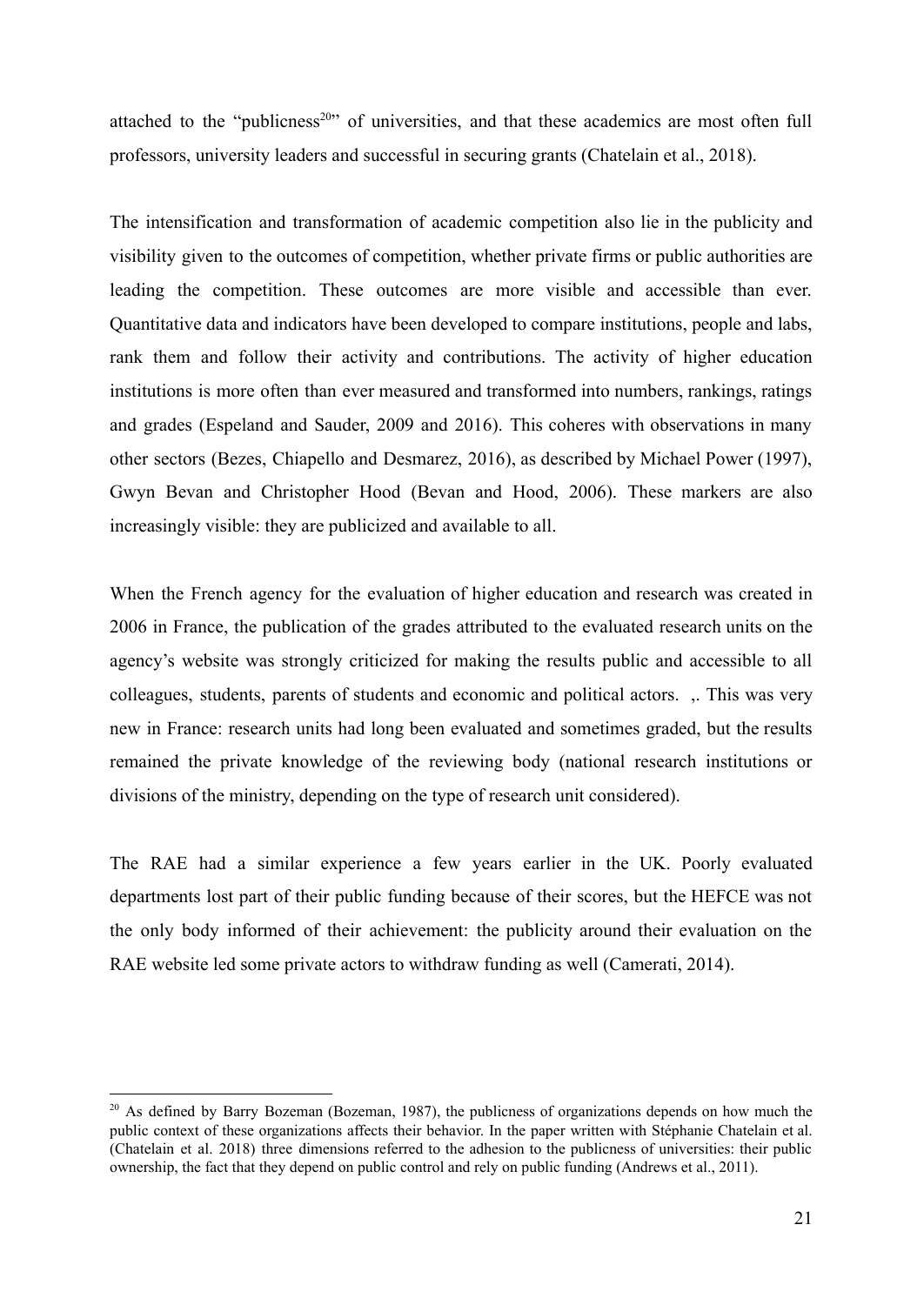This visibility of the results released by public authorities and by newspapers (in the US through the ranking of departments by US News) has clearly grown with the multiplication of measures, data, indexes and indicators. They are all just a click away on the web and can be viewed by all. Someone who does not know his/her colleagues can look up their score on scholarometer, calculate their h-index and find their most cited papers. Every academic, every journal, every department and every institution can be found on a ranking or can be attached to any indicator.

Competition has increased because more private and public organizations are organizing competitive schemes and developing procedures, methods and algorithms aimed at replacing interpersonal assessments through impersonal references. It is also increasingly equipped and dependent on impersonal assessment references produced by private firms as well as through higher education public policies. Publication of the results of these competitive evaluations further increases competitive pressures on academics, research units and institutions.

#### **5. Competition, norms and cooperation**

Academic competition is no longer a competition between academics and countries. It has become more institutional and more global. This has two main consequences that will be discussed in this last section. First, competition among research universities, like all forms of competition, relies on classifications but has also given rise to new classifications in the form of alliances of research universities considering that they belong to the same category of institutions and should network, share information and develop relationships with one another. Second, these alliances of competitors have yielded new forms of cooperation and common social norms among their members.

With regard to markets, one of the outcomes and prerequisites of competition is classification. Fourcade and Healy (2013) powerfully showed that market instruments sort individuals and classify customers. By the same token, competitors for customers are also classified according to their success in attracting their sought clientele. Competition also classifies competitors. In higher education this occurs via various mechanisms. First, competition distinguishes between winners and losers when competitors are vying for a third party. This is the case, for example,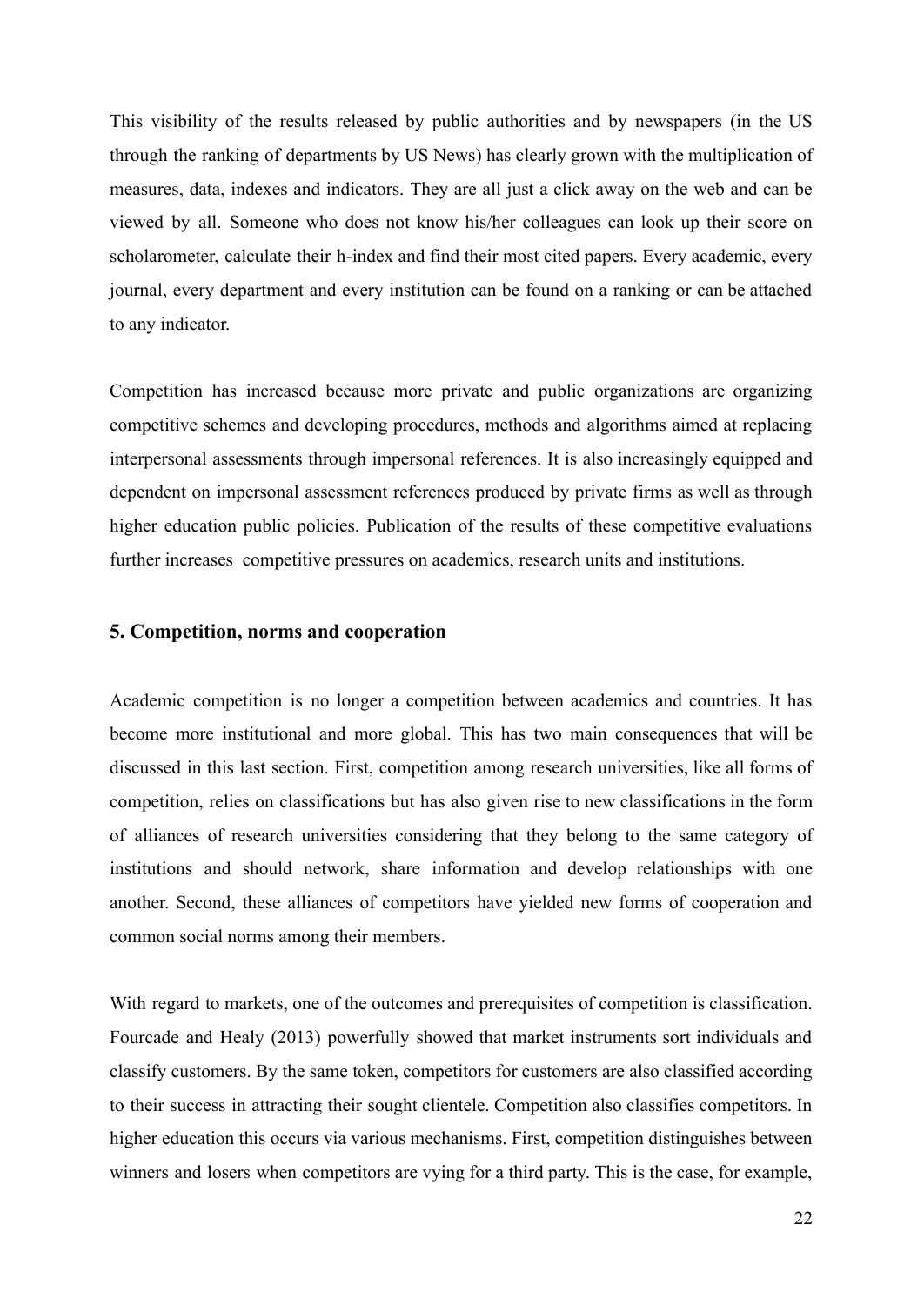when academics apply for grants and some get them while others do not. Academics compete for grants in a bid to secure funding for the development of their research. But competition for grants is also a competition for status. Having one's name associated with a high-status grant (like the European research council grants – ERC – in Europe, or the NSF in the US) increases one's status as well as the status of one's institution, since ERC grants now are an indicator of academic quality. Second, competition classifies when competitors are rated according to their performance. The classification resulting from this process can be explicit, as is the case for the French evaluation system of research units introduced by AERES in 2006. The research labs either belong to the group that obtained an A+, the group with an A, the group with a B or the group with a C. Ratings can also lead to more implicit classifications. The *Exzellenzinitiative* in Germany provides is a case in point. After the first round in the mid-2000s, German universities were no longer equal – as they were supposed to be before (Enders and Teichler 1995), and could therefore organize into new groups. Some could be labeled "Zukunftskonzept<sup>21</sup>" and identified as excellent universities. A less explicit group – with no label – consisted of universities that went through the process and were positively evaluated, but did not make the final cut for the *Zukunftkonzept* group. They generally performed quite well in terms of running excellent scientific clusters and excellent graduate schools – two other competitive processes launched alongside the *Zukunftskonzept* competition. Most of them received additional support from their *Land* ministry and began implementing part of their project even if they did not win the "jackpot". At the other extreme, some universities did not compete at all<sup>22</sup> and in a way excluded themselves from the start: as mentioned at the beginning of this paper, individuals and institutions may refuse to partake in competition, or recognize its relevance to them. Thus, four implicit groups emerged from the *Exzellenzinitiative* competition: the winners; the "almost winners" that received support from local authorities; the applicants that clearly failed; and the numerous institutions that did not even try.

<sup>&</sup>lt;sup>21</sup> This is the German term that was chosen to designate the universities that were selected through the competitive process. The expression "Elite Universität" that was first used elicited strong resistance and was therefore abandoned in favor of a term that literally means "concept of the future".

<sup>22</sup> In 2005, in the very first round of the German *Exzellenzinitiative*, 27 universities (around one fourth of German institutions) sent draft proposals. In the second round, 22 universities sent a draft, but the competition also included the 9 universities that became *Zukunftskonzepte* in 2006.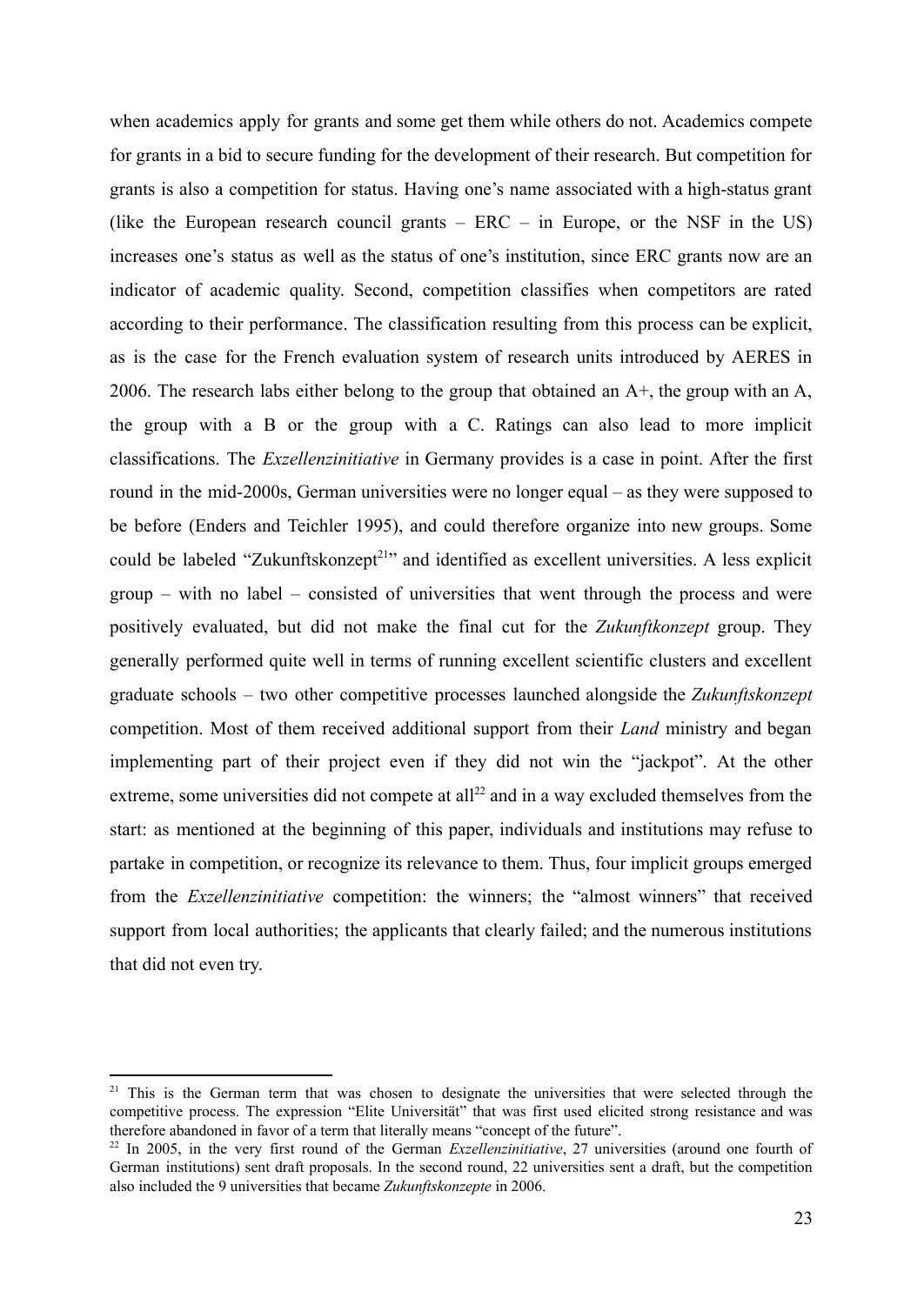Third, international rankings may appear to be distinct from the two former processes (competition for grants and ratings) since they produce an ordinal hierarchy, but they actually build categories as well. For starters, they distinguish the ranked from the unranked. In fact, rankings only cover a very small part of the higher education world. They rank between 2 to 5% of the 16,000-17,000 higher education institutions in the world<sup>23</sup>. A very small category indeed! But even among the ranked institutions, observers usually reconstitute categories, distinguishing the top ten or the top 50, for example. Beyond a certain number, some rankings no longer provide an ordinal rank and instead regroup institutions into categories: the 101 to 150, or the 201 to 250 for instance.

As a result, regardless of the forms it takes, competition in higher education creates new classifications. These classifications challenge the existing ones. As Jelena Brancovic (2018) has shown, university associations, which first appeared in the late  $19<sup>th</sup>$  century, greatly strengthened in the last decades. They generally either relied on formal distinctions (such as the divide between universities and *grandes écoles* in France, or the universities and the *Fachhochschulen* in Germany), or on a functional specialization-based distinction such as the separation between research-oriented and teaching-oriented higher education institutions, or between technical and liberal arts universities<sup>24</sup>. The increased competition, the growth in competitive processes and their publicity cast aside these traditional classifications and introduced new ones that only partially overlap with the former ones.

The new categories are alliances regrouping institutions that consider themselves alike. Most often, these alliances are not completely isomorphic with the results of the competition schemes<sup>25</sup>. Alliances exactly based on a specific competition result are rare <sup>26</sup> because many institutions achieve different results depending on the competition schemes: only very few

<sup>&</sup>lt;sup>23</sup> The percentage of ranked higher education institutions cannot be rigorously established as the number of universities in the world is not precisely known and the number of universities ranked by the different rankers varies from one ranker to the next (500 for some, 800 for others).

<sup>&</sup>lt;sup>24</sup> Jelena Brancovic (Brancovic, 2018) distinguishes between the sectoral associations of liberal arts universities (conference of University presidents), the intra-sectoral, horizontal associations of universities with a specific attribute (Federation of private universities) and the vertical associations of universities with a specific attribute (International Alliance of Research Universities).

 $^{25}$  This aligns with the observations of Joel Podolny (Podolny 2005) on competition for status when he assumes that being accepted as status-equivalent does not only rely on results but also on social affinities.

<sup>&</sup>lt;sup>26</sup> Although it might sometimes happen: in France the three universities that were confirmed as "Excellent" universities" created a network with the CNRS and the INSERM in order to share good practices about the leadership of an excellent university.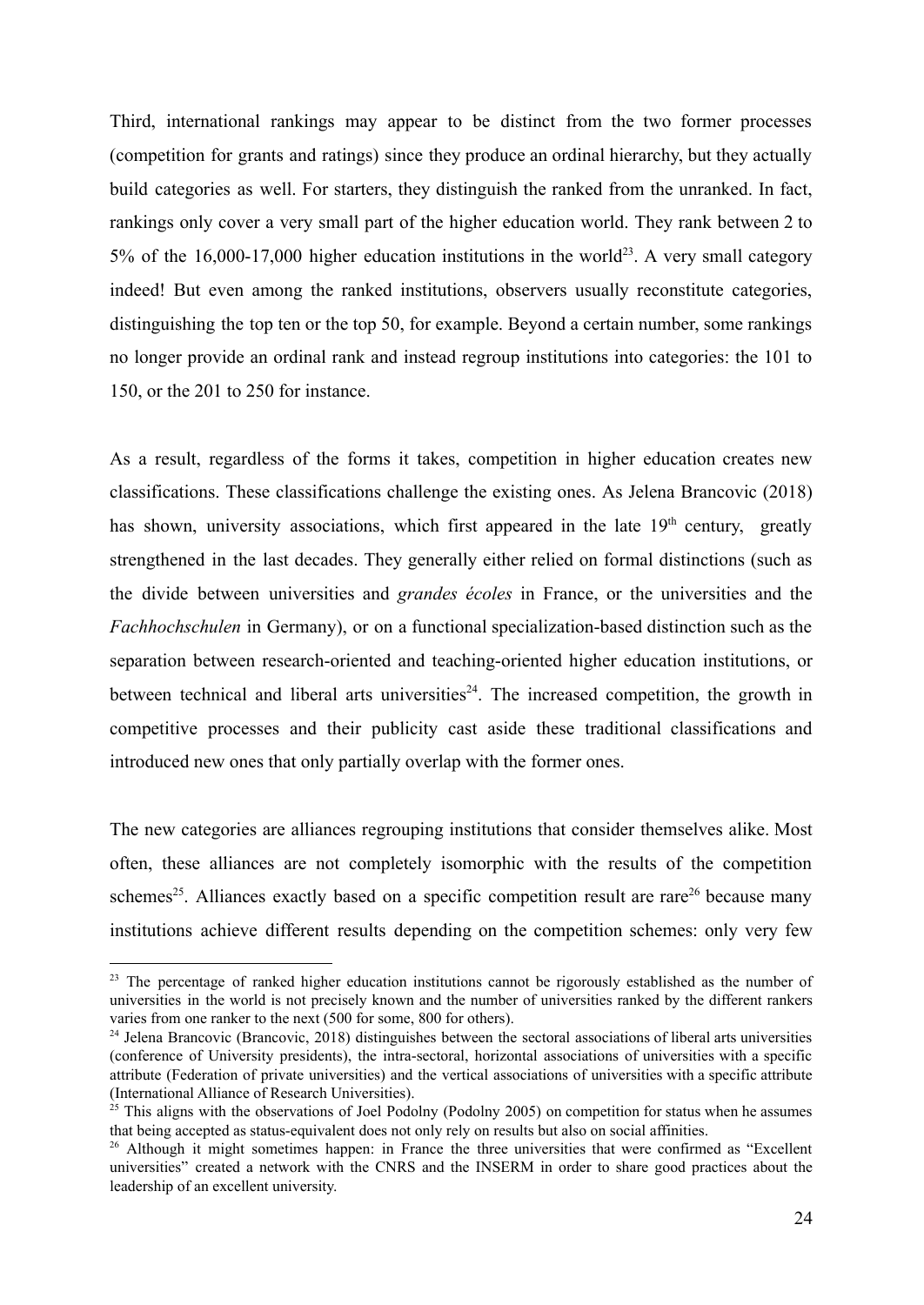make it into the top 20 of all international rankings every year. Thus, no clear alliance exists among the top 20 institutions of the THE, for example, but alliances develop between universities that are present in all of the most renowned rankings rather than on the basis of only one of them. While no alliance strictly relies on the classifications resulting from various competitions, there is some overlap. An example is the recently created U15 in Germany that brings together 15 German institutions. The website<sup>27</sup> of the Freie Universität Berlin, which took the initiative to create this group, explicitly states that "their objective is to increase the awareness of the teaching and research performance, the social influence, and the knowledge-creating and economic potential of leading German comprehensive universities among the political and economic leaders and the general public". Seven of these "leading comprehensive universities<sup>28</sup><sup>28</sup> are *Zukunftskonzepte*<sup>29</sup>, and two were *Zukunftskonzepte*<sup>30</sup> between 2006 and 2012. The six others all applied for the *Exzellenzinitiative*.

This example shows that emerging elective alliances are not strictly reproducing the results of a particular competition but that they bring together, on the basis of selective affinities, institutions that share characteristics and thus belong to a certain category of institutions, i.e. the "leading German comprehensive universities". This by default suggests that institutions outside of U15 are not "leading German comprehensive universities".

These "alliances" may take very different forms. Whether they are guilds, associations, federations, groups or leagues, they all consist of networks bringing together higher education institutions that consider themselves as belonging to the same category, share the same status and have an interest in making their commonalities visible by becoming part of the same circle (Dent, Lane, Strike, 2017). They are therefore based on self-selection.

Many of them formed recently. Some have existed for a long time (the Ivy league in the USA since the beginning of the  $20<sup>th</sup>$  century), but many are much newer: the Russell group in the

 $^{27}$  http://www.fu-berlin.de/en/presse/informationen/fup/2012/fup\_12\_299/index.html

<sup>&</sup>lt;sup>28</sup> They include the Free University of Berlin, Humboldt University and the universities of Bonn, Frankfort, Freiburg, Gottingen, Hamburg, Heidelberg, Cologne, Leipzig, Mainz, Munich, Munster, Tubingen and Wurzburg.

 $29$  The Free University of Berlin, Humboldt-University and the universities of Bonn, Heidelberg, Cologne, Munich and Tubingen.

<sup>&</sup>lt;sup>30</sup> The university of Freiburg and the university of Göttingen.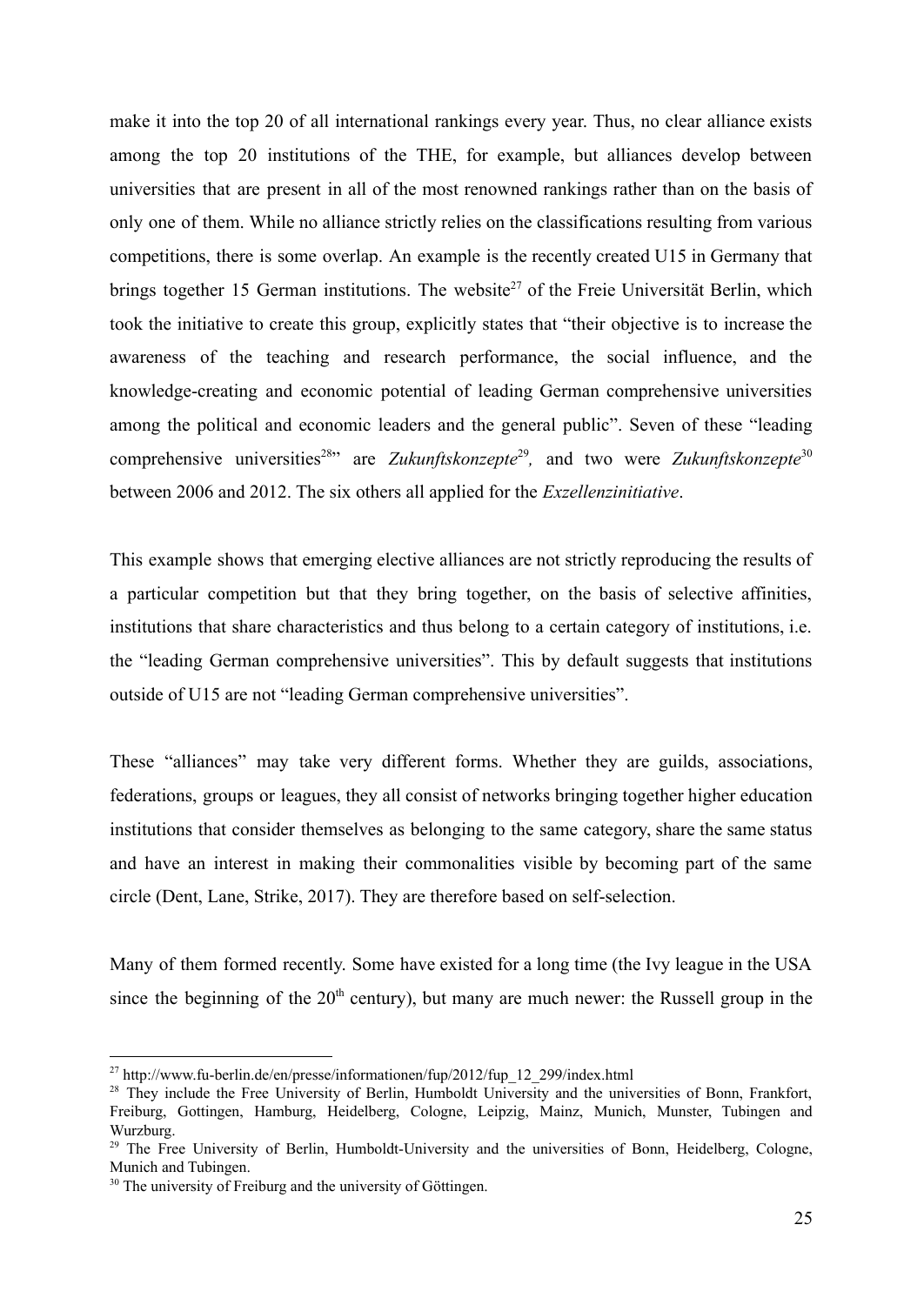UK was created in 1994, the French CURIF (group of French intensive research universities, *Coordination des Universités de recherche intensive françaises*) only appeared in 2008 and U15 formed in 2016. Jelena Brancovic's (Brancovic 2018) statistical accounting of these classical and new associations shows that status-based associations (high-status membership in Brancovic's typology) are still less common than the two other groups this author identifies (the one based on category membership and the one based on specialized membership), but that they have strongly developed since the 1980s. While most are national, some also have a regional scope. This is for instance the case of LERU, the league of European Research universities founded in 2002, and of the Association of East Asian Research Universities created in 1994. Some are even global like the International Alliance of research universities.

I had the opportunity to discuss three of them (two recently created and one about to launch; one national, one European and the other probably global) with the developers and read the first documents sent to potential participants. It is interesting to note that all three started at the initiative of one university, mostly its president<sup>31</sup>. He or she generally writes a first mission statement describing the contour of the category (leading universities of country Y, or research-oriented leading technical universities in the world, etc.) and the main tasks or objectives the alliance would target (most of the time lobbying at the national or regional level, sharing good practices etc.). Then he or she directly gets in touch with other presidents of universities that he or she considers to belong to the same category as his or her own institution. Those who show interest (i.e. those who believe that they are in the same category and that the alliance could confirm their status and academic specificity) are invited to a first meeting where further association activities may be discussed.

These various forms of alliances among competitors have had two main effects. They produce common social norms and they also increase cooperation among competitors. As a matter of fact, institutional alliances demonstrate the Janus face of competition (Simmel, 1903) competition is conducive to both "conflicts" and sociability. In a competitive framework,

<sup>&</sup>lt;sup>31</sup> In these three cases, as in the others, we need more evidence to understand why these presidents suddenly decide to take this course. They probably have diverse and multiple rationales: putting their university on the map by launching this process; feeling that the kind of institution they manage may be endangered by the dominant model of complete world-class universities and wanting to have other models of world-class universities recognized; following what has been done in other countries or other regions; wanting to coordinate in order to be stronger in discussions with public authorities.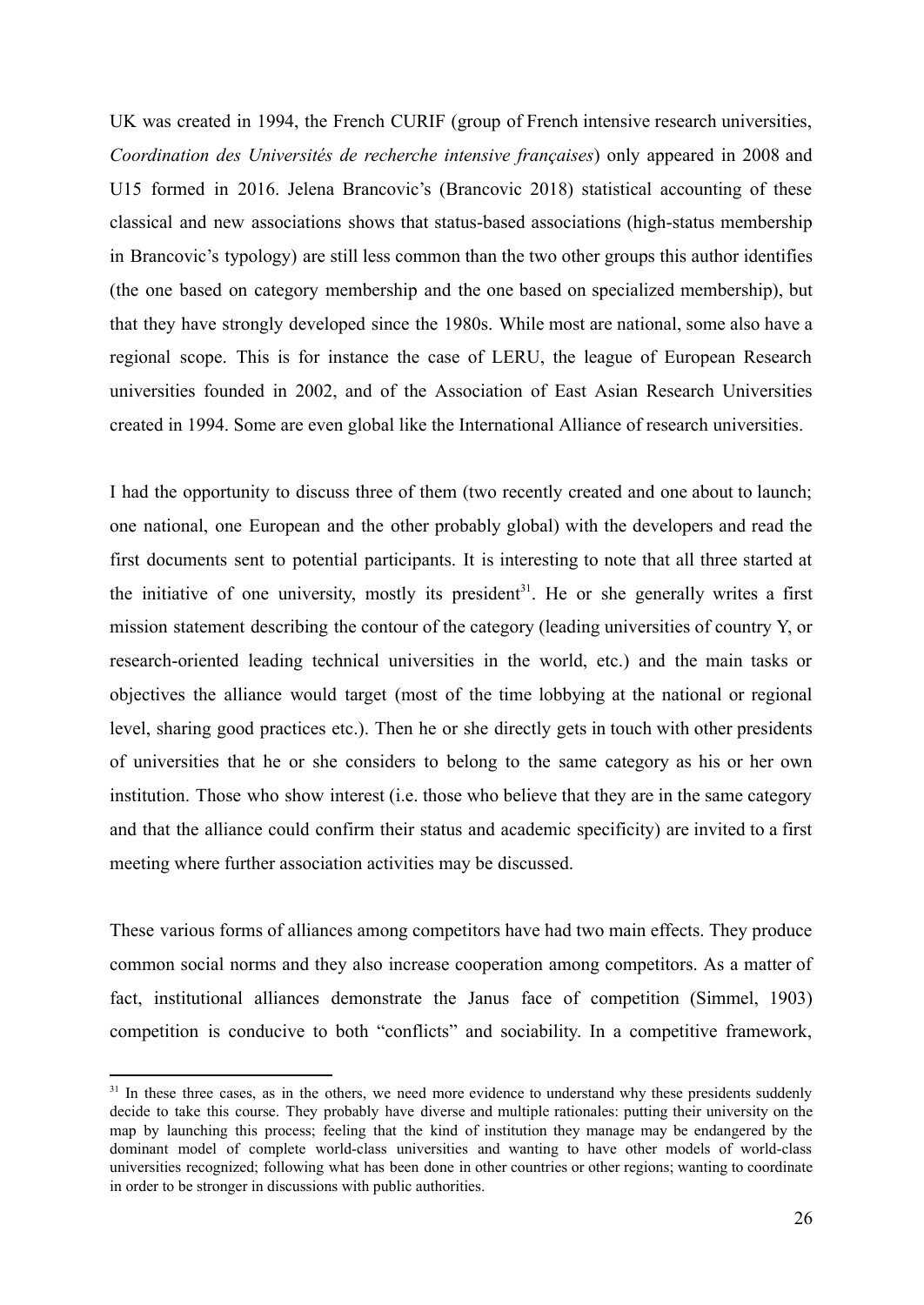competitors identify their competitors and also observe them, learn about them and imitate them, thus producing some social unity. Furthermore, in order to compete, they must embrace common norms and their attendant social regulations: universities might not agree with these regulations and instruments – even top-ranked institutions criticize rankings – but at least they agree to subject themselves to these norms and to play the game. They even strengthen the game when they create alliances that broadly reflect the results of the competition schemes. These alliances play the same role as that played by what Harrison White called "market segments": just like White's producers, higher education competitors belonging to the same association look at what their peers are doing and align their actions accordingly. They thus define common norms and principles that their members embrace and commit to.

These norms are sometimes explicitly stated on the website of elective associations. Consider this extract from the LERU website about a memorandum of understanding signed with the European Commission whereby LERU members commit to respecting some norms related to careers and scientific activities:

#### *MOU signed between LERU and the European Commission*

"The League is also an active participant in meetings organised by other stakeholders, mostly at the European level. For example in the Summer of 2012, LERU signed a Memorandum of Understanding (MoU) together with the European Commission, on the further realisation of the European Research Area (ERA). According to this MoU, LERU will encourage its members to carry out a number of actions, dealing with open recruitment, research careers, gender, mobility, doctoral training open access, knowledge transfer, e-science and scientific cooperation" <http://www.leru.org/index.php/public/activities/other-activities/>).

Like the producers in Harrison White's "market segments" (White, 1981), they also have an interest in not bringing down other members of the segment, so that the segment can remain a recognized group. The focus is on survival as opposed to the elimination of rivals in order to preserve the existence of their segment (alliance) and be recognized as a group. For the U15 group to play a role and be recognized, its member institutions cannot too aggressively go after each other, even though they are competing against one another.

Some of these alliances are going even further: they not only produce common norms but also favor cooperation among competitors.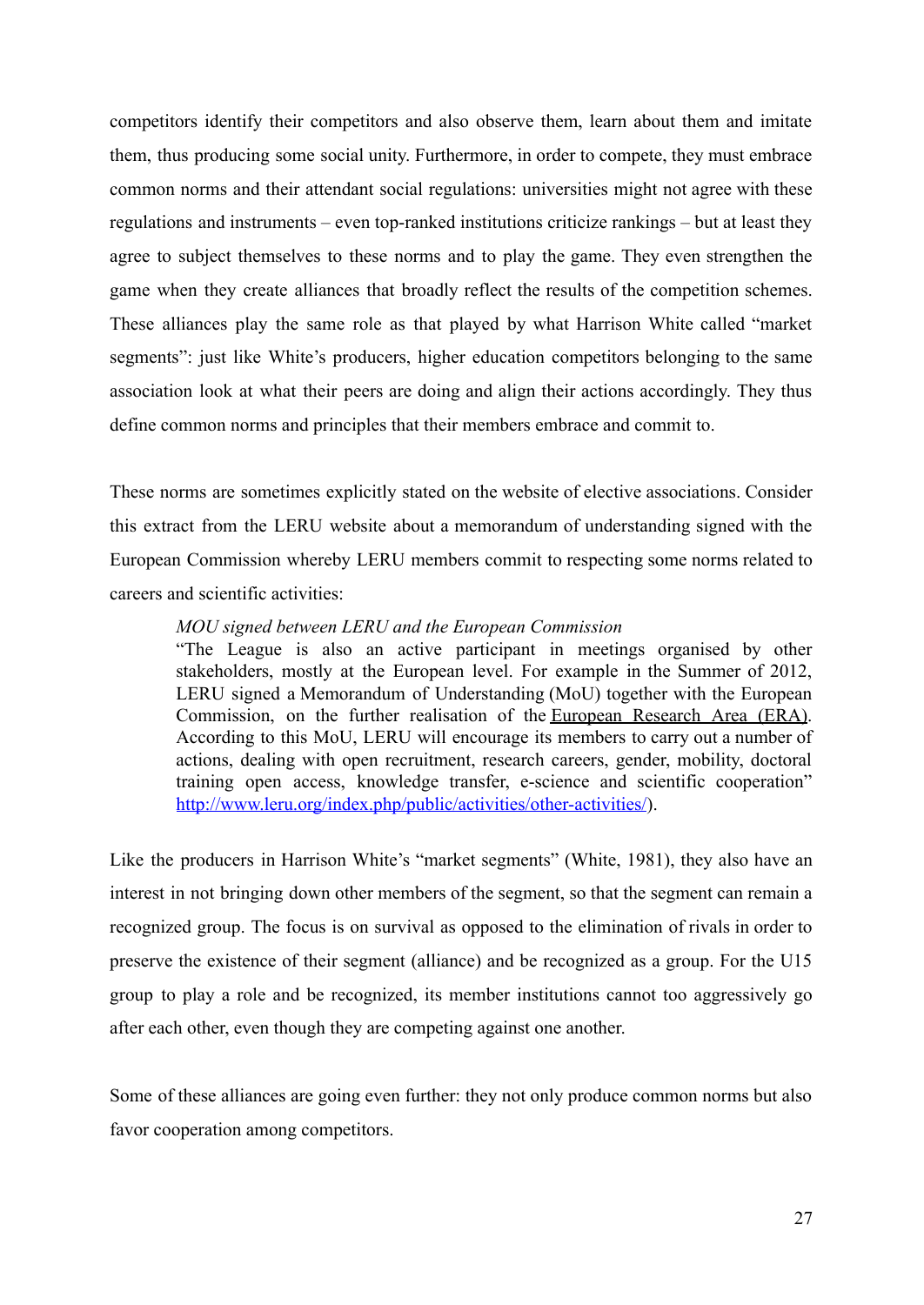The issue of cooperation among competitors is highly debated in the literature. In many cases, it is denounced as a form of collusion, with competitors joining efforts to either eliminate another competitor or set higher prices, as Baker and Faulkner (1993) concluded from a study in which they observed that social networks led to illegal price-fixing conspiracies in the US electric equipment industry in the 1950.

But there is also a vast literature arguing that cooperation among competitors is efficient and should be promoted. Following Adam Brandenburger and Barry Nalebuff 1995, some authors call it "coopetition" and defend the idea that it is a category *per se*. That is, it is neither a form of cooperation nor a form of competition, but rather a third form that it is characterized by actors interacting and partially sharing common objectives and interests, thus playing a non-zero-sum game instead of a zero-sum game (Dagnino et al. 2007). Some more sociological approaches to cooperation among competitors further provide good examples of what non-collusive cooperation brings and how effective it is. According to Paul Ingram and Peter W. Roberts (2000), who studied hotels in Sydney "the networks of competitor friendship [are] more efficacious when they are cohesive" because they close the structural gaps (Burt 1993) faced by customers<sup>32</sup>. These authors also look at the conditions that favor such cooperative practices. For Paul Ingram and Peter W. Roberts, friendship is a condition as well as an effect of the development of cooperative relationships between the managers of hotels in Sydney, and it works so because these friendship ties are horizontal, i.e. they link similar organizations that compete with one another" (Ingram and Roberts, 2000:389). In his study of restaurants in the North of France, Fabien Eloire (Eloire 2010) observed that only "gastronomical" restaurants, i.e. those competing for quality, developed cooperative behavior, but he believed it was the type of competition in which restaurants were engaged that explained the development of cooperation. He observed that restaurants competing on price and over customers were not involved in such relationships. The importance of cooperation among competing universities might therefore be explained by the fact that, as for gastronomical restaurants, they compete for quality, as research universities do.

<sup>&</sup>lt;sup>32</sup> Customers are no longer the contacts through which a hotel might be connected to another when hotels themselves interact.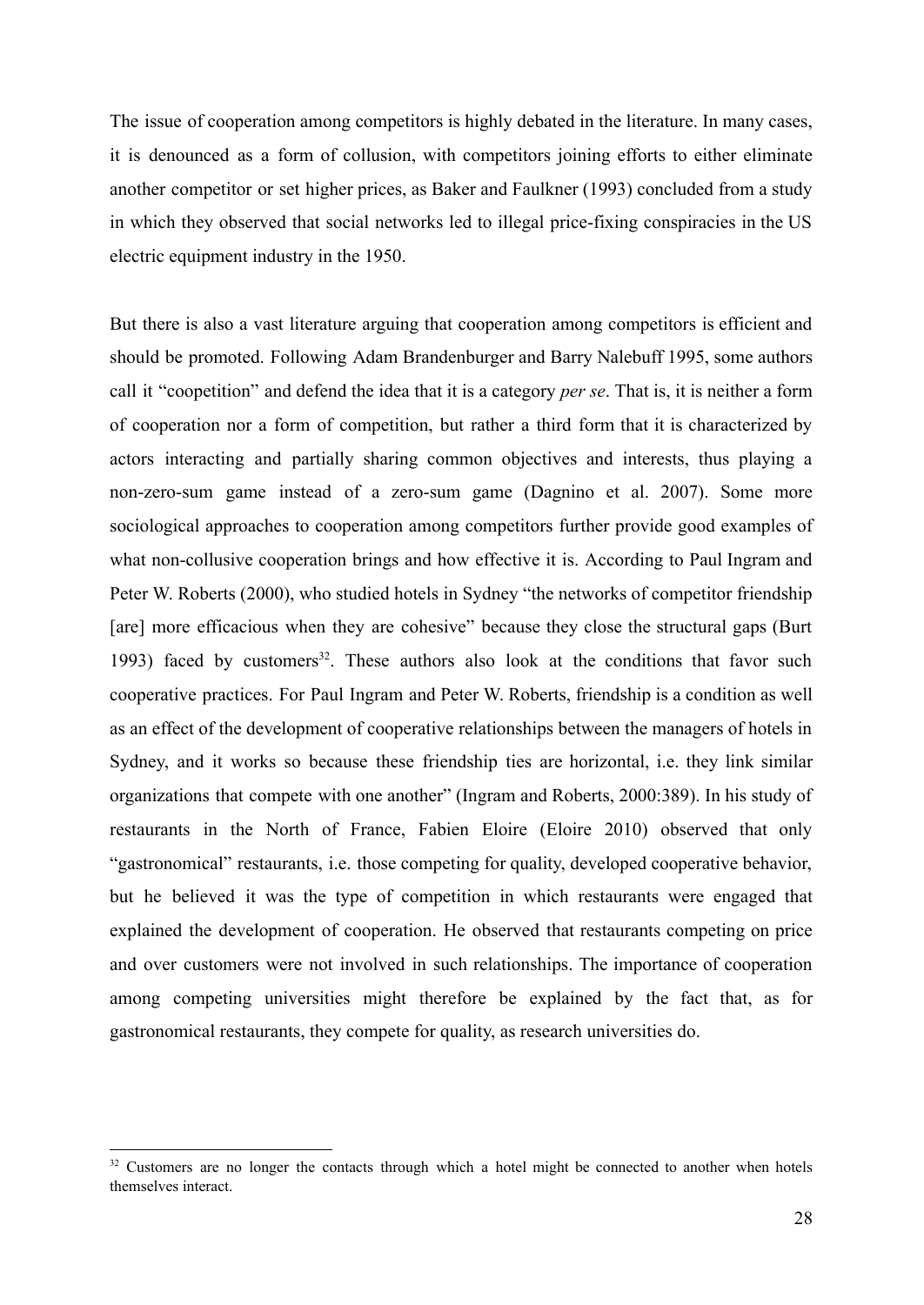Whatever the reason for cooperative behavior, the benefits that can be drawn from it are heightened and help explain both why alliances emerge and why they are sustainable. What does this cooperation involve? Ingram and Roberts first observe that it focuses on problem solving, and this is typically what elective university associations do. For example, the Russell group is highly involved in an effort to moderate the impact of Brexit on UK universities, while the recently created "The Guilde" aims to coordinate and facilitate relationships between its members and Brussels. Second, Ingram and Roberts observe that cooperation is about enforcing common norms and reducing aggressive competitive behaviors: although no formal constrains or sanctions are placed on members of an elective university elective who do not play the game, they feel obliged to observe the norms in order to keep the group together. Finally, the two authors conclude that cooperation is about exchanges of reliable and useful information. Again, this is exactly what elective alliances among "leading research universities" are about: their members participate in joint sessions where they share their situations, problems and solutions. Thus, national alliances often serve as a forum where information on forthcoming reforms, new regulations and future funding schemes can be circulated and prepared.

However, this cooperation is also about status, a dimension that is not stressed by Paul Ingram and Peter W. Roberts or Fabien Eloire. Institutions involved in these alliances benefit from the status of the higher-status participants (Podolny, 1993 and 2005). The ability to place the logo of national or international elective alliances on one's website works like a signal for quality and communicates that the institution belongs to the same category as all the other institutions displaying this logo on their websites. This works at the institutional level and also likely at the individual level. Universities in an alliance probably lean towards recruiting PhD graduates from universities in the same alliance

Finally, this cooperation is only possible because it takes place within a certain social circle (Weber, 1978). Alliances create what Lazega et *al.* (2016:2) call a social niche, i.e. "a dense subset of structurally equivalent members of a collective among whom resources of all kinds can be exchanged and accessed at a lower cost than outside the niche". They develop specific activities serving their members (or primarily serving them), like common summer schools or the creation of specific services like LERU's law portal dedicated to open archives in law. It is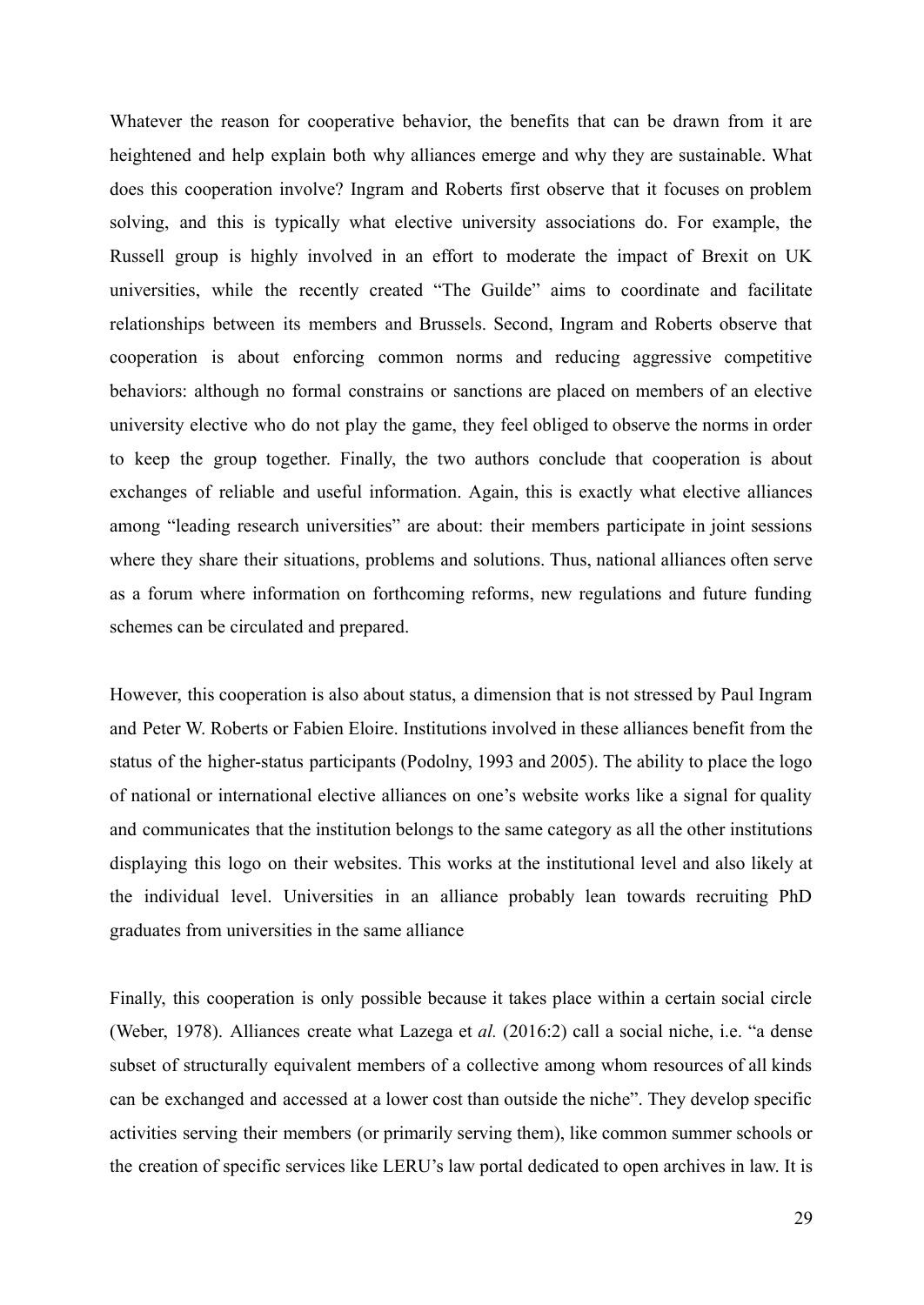also highly probable – and further empirical research would be needed to demonstrate this – that co-authorship, co-supervision of doctoral candidates, joint applications for grants, dual degrees and research cooperation is more common among members of the same elective association.

#### **6. Conclusion**

While the economization, commodification and marketization of higher education can be observed on some issues, in some sectors, and within some countries, it is still a rather limited phenomenon compared to the generalization and effects of competition among research universities. Competition has dramatically increased in this sector as national governments have developed competitive schemes and private actors have developed bibliometrics or built on bibliometrics to quantify scientific activities, and more broadly academic work. They thus allow comparison and rankings between individual researchers, research units, higher education and research institutions and countries. As a result, academic judgment today increasingly relies on impersonal judgment and references based on assessments derived from algorithms, quantified indicators and standardized processes.

As argued in the second part of the paper, the competition at stake between research universities is not a competition for prices or for customers, but rather a competition for quality. Furthermore, it is no longer limited to individual scientists and their teams, and to countries, but also applies to higher education institutions that adopted competitive strategies and became competitors themselves. In some countries, like the US, this "institution-based" competition already existed at the national level. This is now the case in all countries and many research universities do not only compete at the national level but also internationally.

Competition has both increased and changed as research universities have become competitors, competitive schemes have become more formalized and the results of competition have become more quantified, visible and easy to compare.

A first consequence of this evolution lies in the transformation of the governance of universities. The reforms aimed to increase university autonomy and introduce management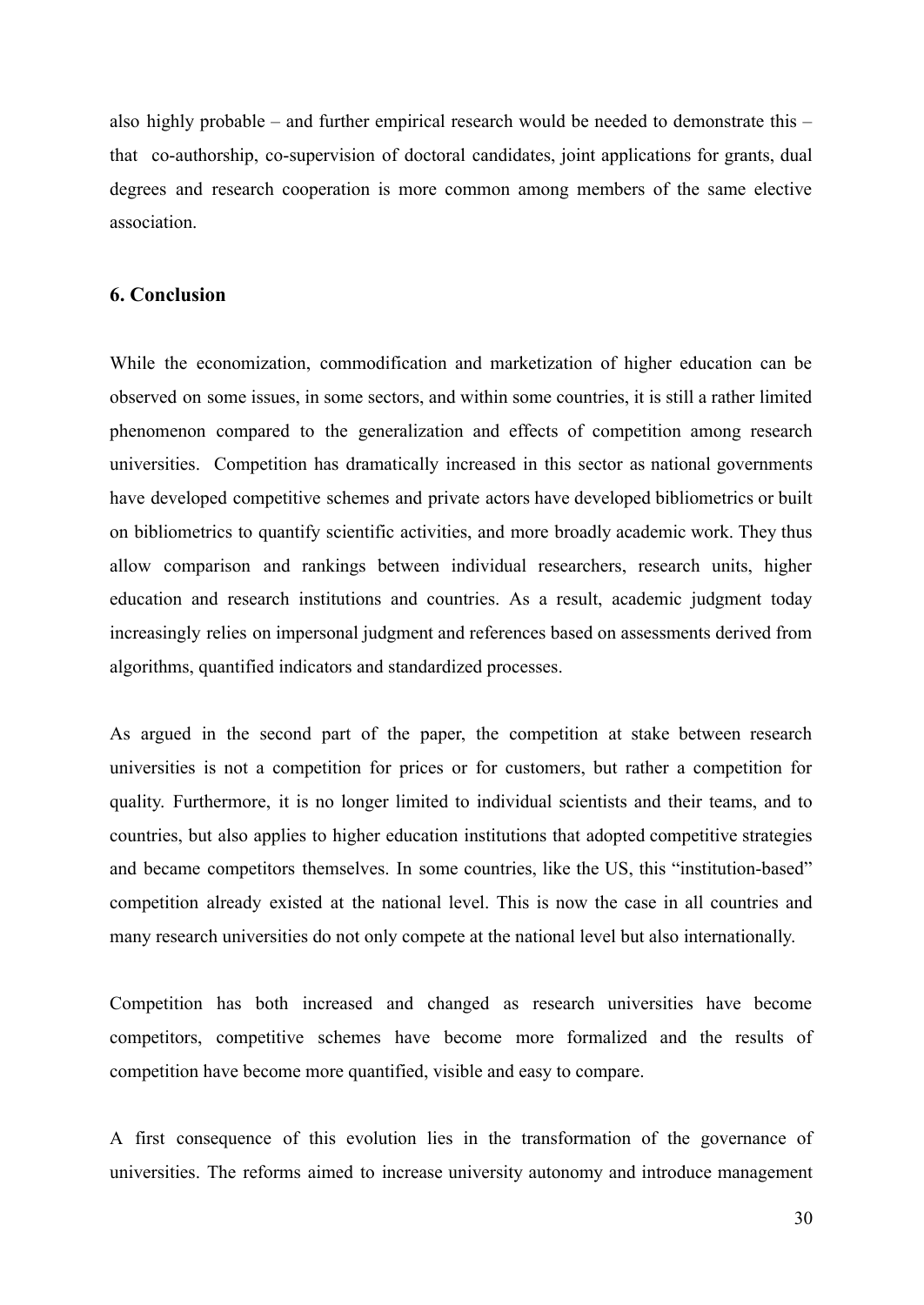practices developed in private firms, leading universities to behave more strategically and to replace collegial relationships with hierarchical ones – i.e. what Nils Brunsson and Kerstin Sahlin-Andersson (Brunsson and Shalin-Andersson 2000) called the transformation of universities into organizations. The increase in competition consolidated these reforms: university leaders have had to become more strategic in order to act as competitors (Hasse and Krücken, 2013). As stressed in section 2., competition favors managerial behavior from university leaders, and the latter use the results of competition as management tools.

This impacts relationships within research universities as some of the faculty is empowered by competition (the winners and those participating in the definition of the competitive game in funding agencies) and others endure competition. As stressed by Simon Paye in his PhD (Paye, 2013), this has led to a transformation in the management of academic human resources in UK universities, and to a distinction between research-active and non-research-active academics. More research is needed to explore the implications on the power balance between disciplines or within disciplines, and institution-based competition's effects on the academic field.

Another consequence of these parallel developments concerns the relationships between research universities themselves. Competition leads to the emergence of new categories of higher education institutions and the constitution of "alliances" of institutions that join forces in institutionalized networks (associations, guilds, leagues, etc.) – based on their success in various competitive schemes – because they consider each other to be of equal status. But, as the last part of the paper shows, these alliances are more than a formal representation of new categories and more than the locus of production of common norms; they also foster new forms of cooperation among the competing institutions they encompass.

Little is known about these alliances, their role, how they have been formed, their ability to develop innovative cooperative practices and the relationships they entertain with one another.

Finally, the transformation of competition between research universities and its consequences raise the question of the interplay between the different levels affected. The interaction between individual, institutional and national levels has received little coverage, but the recent evolution strongly calls for the development of such analysis. It is important to know how the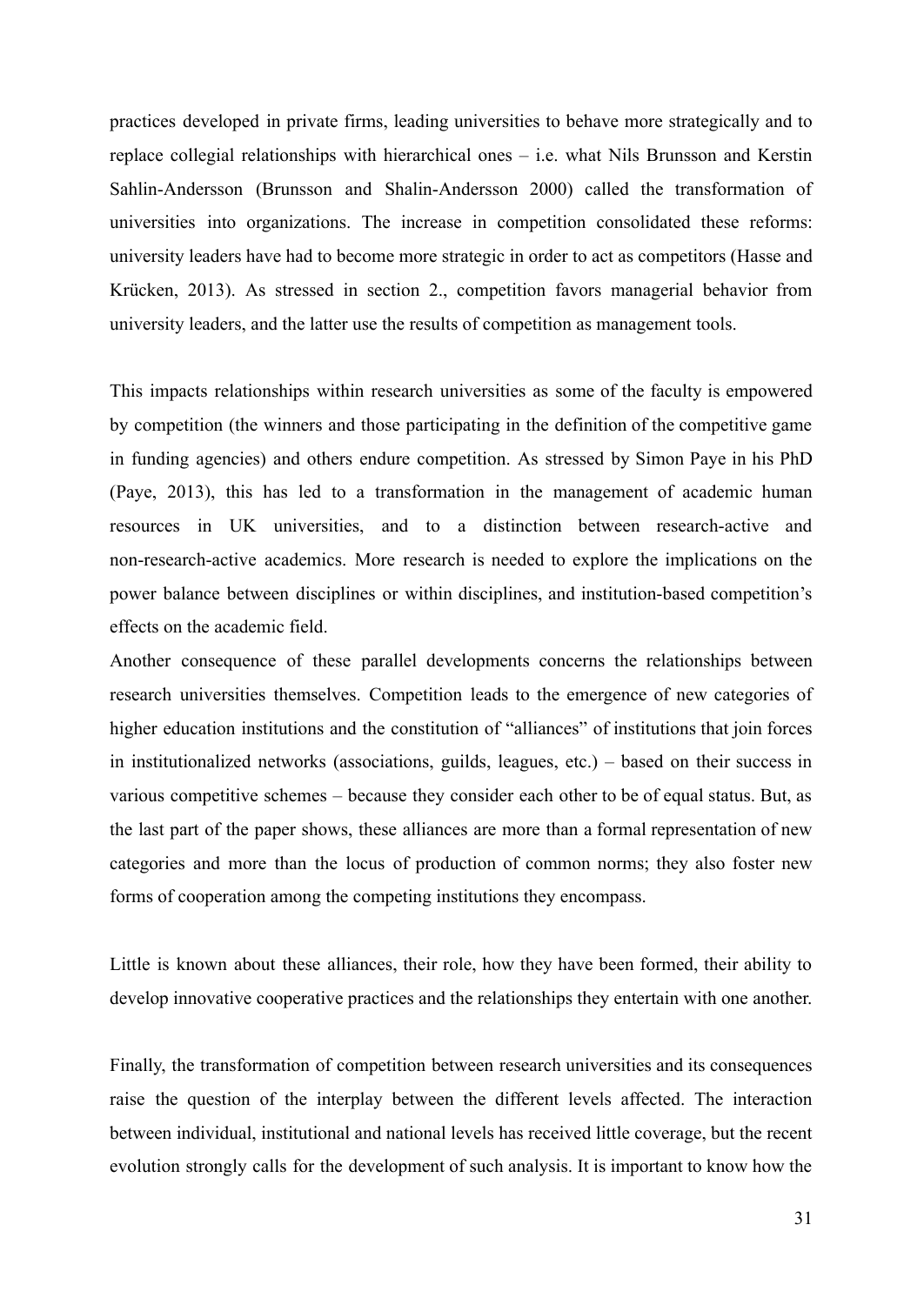development of competition and of coopetition at the institutional level impacts and interacts with individuals. Emmanuel Lazega and his colleagues (Lazega *et al*, 2016) have paved the way in their analysis of interactions between individual networks of oncologists and relationship networks among research units in ontology, and how these affect the individual trajectories of big versus small fish (i.e. renowned versus low-profile scientists) working in small versus big ponds (low-profile versus renowned research units). The location of research units in competitive versus less competitive universities, and the national and international networks in which these universities are located should be added to the analysis. This could quite significantly renew the study of higher education and research systems.

## **References**

- Andrews, R., Boyne, G.A., & Walker, R.M. (2011). Dimensions of Publicness and Organizational Performance: A Review of the Evidence. Journal of Public Administration Research and Theory, 21, 301-319
- Aust, J., & Picard, E. (2014). Gouverner par la proximité. Genèses, (1), 7-31.
- Baker, W. E., & Faulkner, R. R. (1993). The social organization of conspiracy: Illegal networks in the heavy electrical equipment industry. American sociological review, 837-860.
- Berdahl, R. O. (1971). Statewide coordination of higher education. Washington: American Council on Education.
- Berman, E. P. (2012). Creating the market university: How academic science became an economic engine. Princeton University Press.
- Berman, E.P.. (2014). Not Just Neoliberalism: Economization in U.S. Science and Technology Policy. Science, Technology & Human Values, 39, 397-431.
- Bevan, G., & Hood, C. (2006). What's measured is what matters: targets and gaming in the English public health care system. Public administration, 84(3), 517-538.
- Bezes, P., Chiapello, È., & Desmarez, P. (2016). Introduction: la tension savoirs-pouvoirs à l'épreuve du gouvernement par les indicateurs de performance. Sociologie du travail, 58(4), 347-369.
- Bourdieu, P. (1988 [1984]). Homo academicus. Stanford University Press.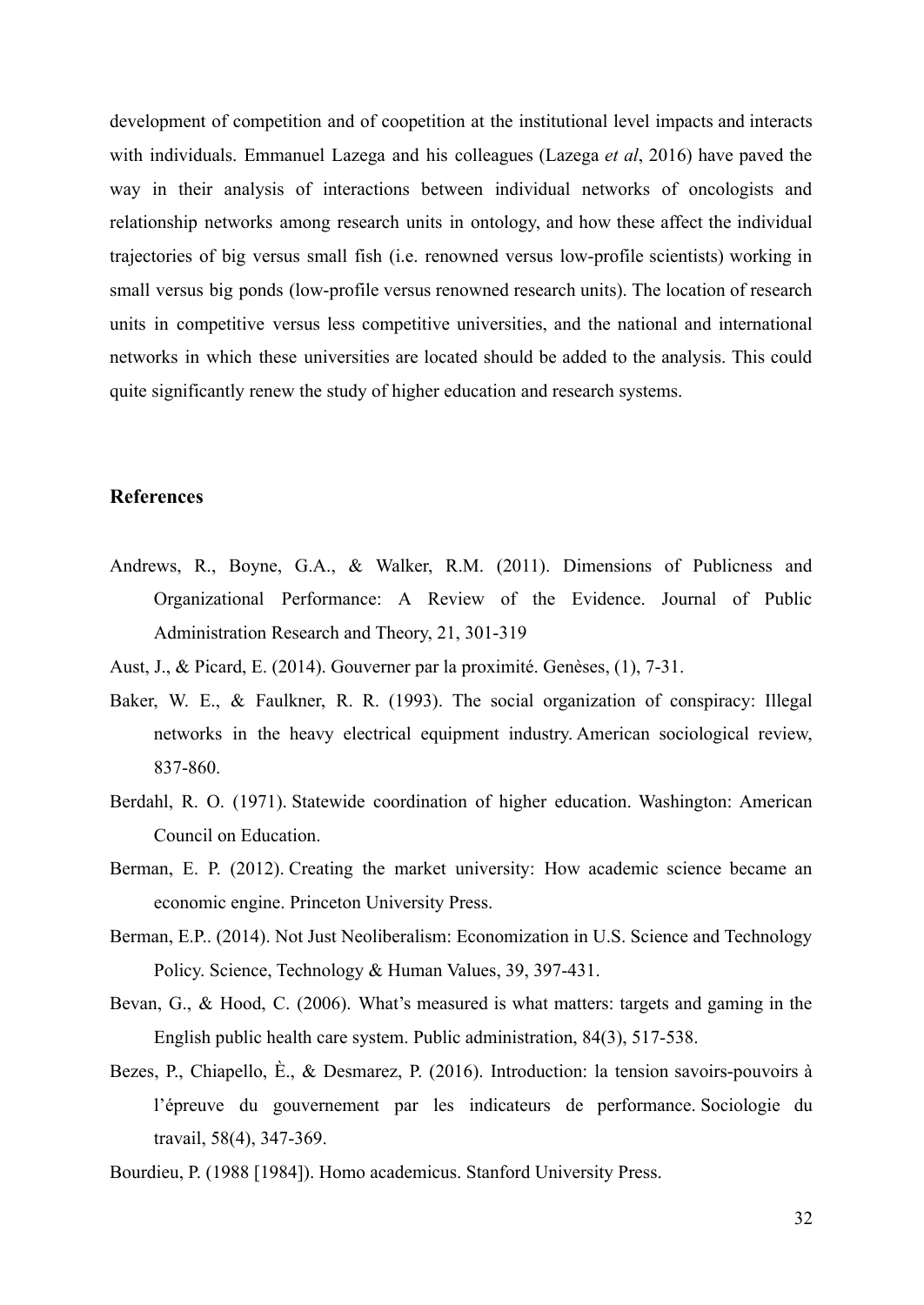- Bozeman, B (1987). All organizations are public: bridging public and private organizational theories. San Francisco: Jossey Bass Publishers
- Brandenburger, A. M., & Nalebuff, B. J. (1995). The right game: Use game theory to shape strategy. Harvard Business Review.
- Braun, D. (1993). Who governs intermediary agencies? Principal-agent relations in research policy-making. Journal of Public Policy, 13(2), 135-162.
- Broucker, B., & De Wit, K. (2015). New public management in higher education. In *The Palgrave International Handbook of Higher Education Policy and Governance* (pp. 57-75). Palgrave Macmillan, London.
- Brunsson, N. & Wedlin, L. (2016). Competition for Status: The Example of Universities. Coomunication at the Competition(s) workshop at the Copenhagen Business School, for the "Performances of Value: Competition and Competitions Inside and Outside Markets"project, upported by the Leverhulme Trust and led by David Stark.
- Brunsson, N., & Sahlin-Andersson, K. (2000). Constructing organizations: The example of public sector reform. Organization studies, 21(4), 721-746.
- Burt, R. S. (1993). The social structure of competition. Explorations in economic sociology, 65, 103.
- Camerati Morrás, F. (2014). Les universitaires britanniques face aux instruments d'évaluation et de financement de la recherche: les départements de géographie et d'informatique de deux universités face au Research Assessment Exercise et au full Economic Costing en Grande Bretagne (Doctoral dissertation, Paris, Institut d'études politiques).
- Cardon, D. (2013). Dans l'esprit du PageRank. *Réseaux*, (1), 63-95.
- Charle, C. (1994). La République des universitaires, 1870-1940. Seuil.
- Chatelain-Ponroy, S., Mignot-Gérard, S., Musselin, C., & Sponem, S. (2012). La gouvernance des universités françaises Pouvoir, évaluation et identité. CSO monograph (http://cso.edu/upload/dossiers/Rapport\_GouvernanceUniversitesFrance\_2012.pdf)
- Chatelain-Ponroy, S., Mignot-Gérard, S., Musselin, C., & Sponem, S. (2018). Is Commitment to Performance-based Management Compatible with Commitment to University Values in French Universities, *Organization Studies*. DOI: 10.1177/0170840617717099 | First Published August 19, 2017.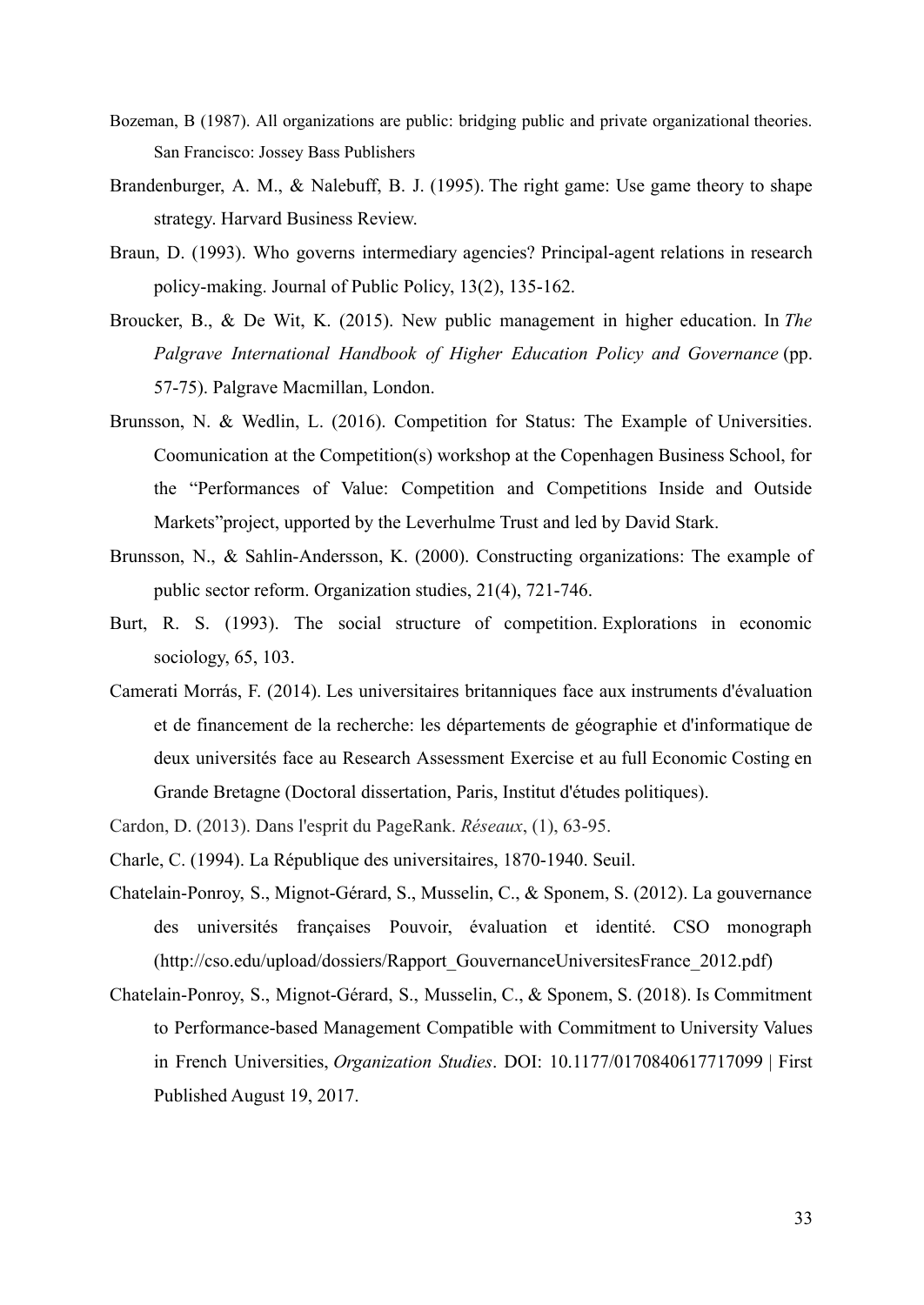- Barats, C. (2017). Co-construction du processus de médiatisation du classement dit "de Shanghai" ou Comment le classement vint de Shanghai ? (Habilitation à diriger des recherches, Créteil, Université Paris Est Créteil).
- Clark, B. R. (1972). The organizational saga in higher education. Administrative science quarterly, 178-184.
- Clark, B. R. (1987). The Academic Life. Small Worlds, Different Worlds. A Carnegie Foundation Special Report. Princeton: Princeton University Press.
- Clark, T. N. (1973). Prophets and patrons: the French university and the emergence of the social sciences. Harvard University Press.
- Dagnino, G. B., Le Roy, F., & Yami, S. (2007). La dynamique des stratégies de coopétition. Revue française de gestion, (7), 87-98.
- Dearden, L., Fitzsimons, E., & Wyness, G. (2014). Money for nothing: Estimating the impact of student aid on participation in higher education. *Economics of Education Review*, *43*, 66-78.
- Dent, S., Lane, L., & Strike, T. (Eds.). (2017). Collaboration, Communities and Competition: International Perspectives from the Academy. Springer.
- Eaton, C., Habinek, J., Goldstein, A., Dioun, C., Santibáñez Godoy, D. G., & Osley-Thomas, R. (2016). The financialization of US higher education. *Socio-Economic Review*, *14*(3), 507-535.
- Éloire, F. (2010). Une approche sociologique de la concurrence sur un marché le cas. Revue française de sociologie, 51(3), 481-517.
- Enders, J., & Teichler, U. (1995). Der Hochschullehrerberuf im internationalen Vergleich. Bundesministerium für Bildung, Wissenschaft, Forschung und Technologie.
- Espeland, W. (2015). Narrating numbers. *The world of indicators: The making of governmental knowledge through quantification*, 56-75.
- Espeland, W. N., & Sauder, M. (2016). Engines of anxiety: Academic rankings, reputation, and accountability. Russell Sage Foundation.
- Eymard-Duvernay, F. and Marchal E. (1997). Façons de recruter: le jugement des compétences sur le marché du travail. Paris, Métailié.
- Ferlie, E., Musselin, C., & Andresani, G. (2008). The steering of higher education systems: A public management perspective. *Higher education*, *56*(3), 325.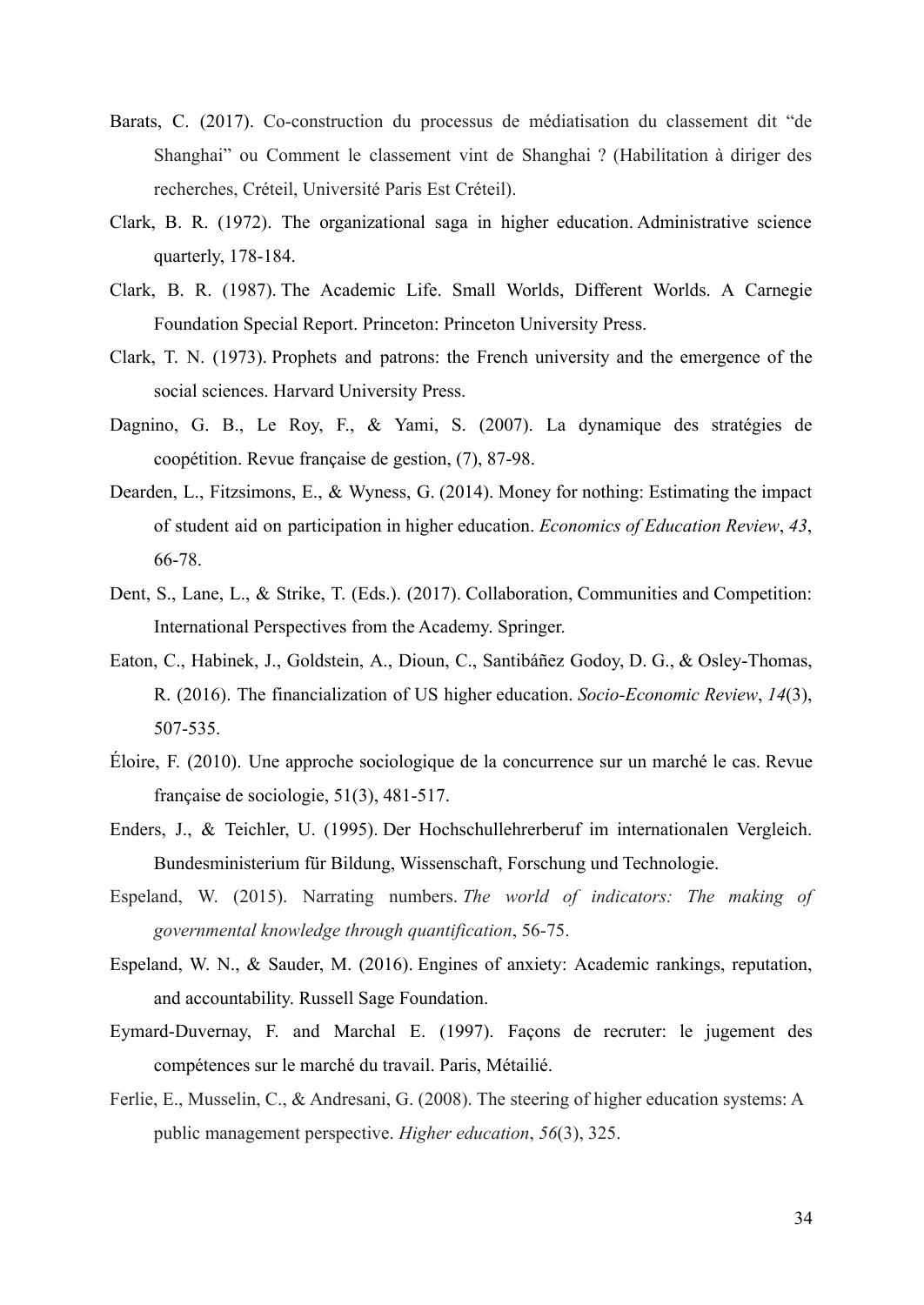Fourcade, M., & Healy, K. (2013). Classification situations: Life-chances in the neoliberal era. Accounting, Organizations and Society, 38(8), 559-572.

François, P. (2008). Sociologie des marchés. Paris: Armand Colin.

- Gordin, M. D. (2008). The Heidelberg Circle: German inflections on the professionalization of Russian chemistry in the 1860s. Osiris, 23(1), 23-49.
- Gozlan, C. (2016). Réinventer le jugement scientifique (Doctoral dissertation, Institut d'Études Politiques de Paris).
- Hasse, R., & Krücken, G. (2013). Competition and actorhood: A further expansion of the neo-institutional agenda. Sociologia Internationalis, 51(2), 181-205.
- Hayes, D., & Wynyard, R. (2002). The McDonaldization of Higher Education. Wesport: Bergin & Garvey.
- Hazelkorn, E. (2015). Rankings and the reshaping of higher education: The battle for world-class excellence. Springer.
- Hüther, O., & Krücken, G. (2016). Nested organizational fields: Isomorphism and differentiation among European universities. In *The university under pressure* (pp. 53-83). Emerald Group Publishing Limited.
- Ingram, P., & Roberts, P. W. (2000). Friendships among competitors in the Sydney hotel industry. American journal of sociology, 106(2), 387-423.
- Jongbloed, B. (2003). Marketisation in higher education, Clark's triangle and the essential ingredients of markets. Higher education quarterly, 57(2), 110-135.
- Karpik, L. (1989). L'économie de la qualité. Revue française de sociologie, 187-210.
- Karpik, L. (2000). Le guide rouge Michelin. Sociologie du travail, 42(3), 369-389.
- Karpik, L. (2010 [2007]). Valuing the unique: The economics of singularities. Economics Books.
- Krücken, G. Die Transformation von Universitäten in Wettbewerbsakteure. Beiträge zur Hoschschulforschung, 39, 10-29.
- Krücken, G., & Meier, F. (2006). Turning the university into an organizational actor. Globalization and organization: World society and organizational change, 241-257.
- Lamont, M. (2009). *How professors think*. Harvard University Press.
- Larsen, K., & Vincent-Lancrin, S. (2002). International trade in educational services. *Higher Education Management and Policy*, *14*(3), 9-45.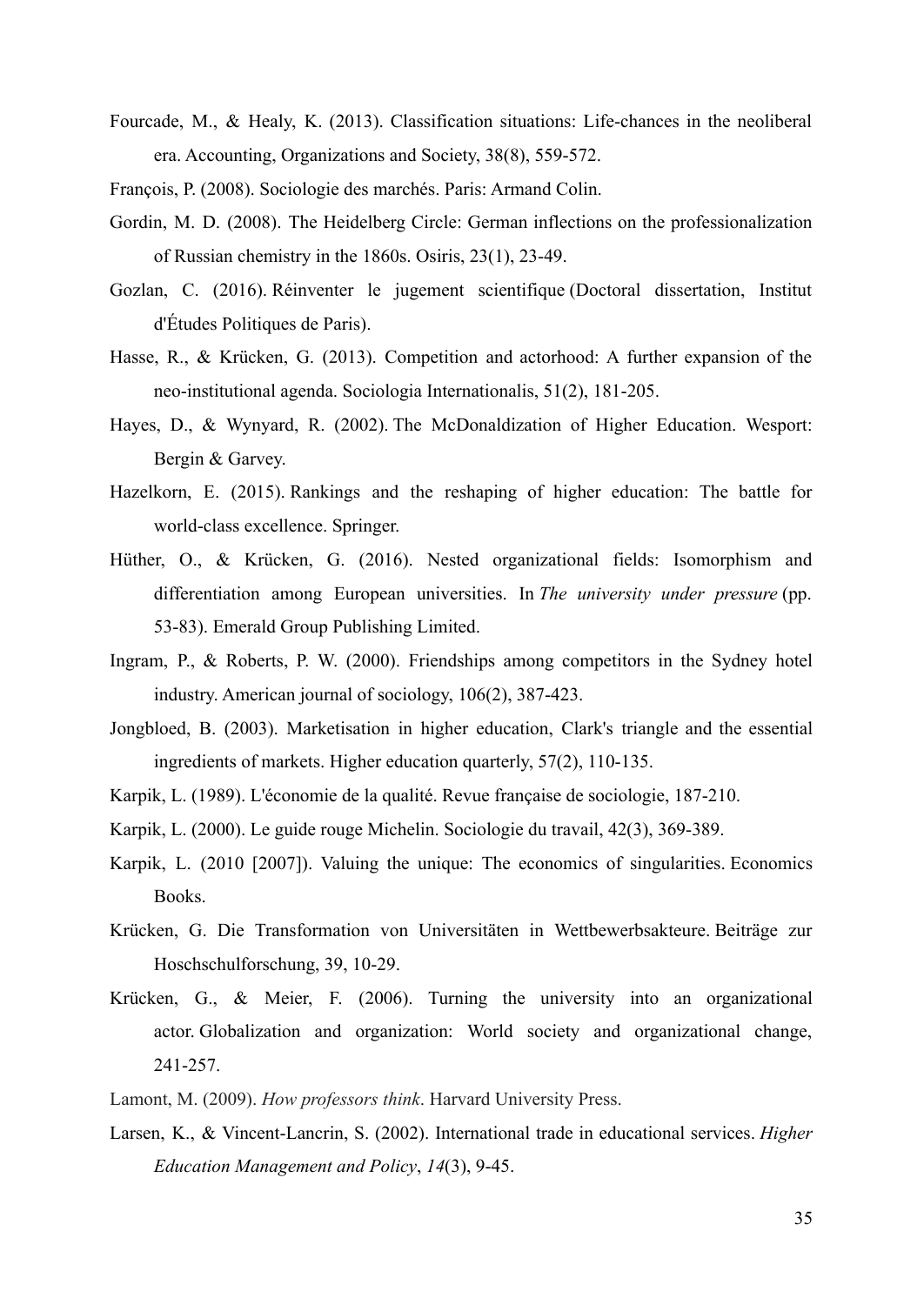- Latour, B. (1993). Portrait d'un biologiste en capitaliste sauvage. Petites Leçons de sociologie des sciences, éd. La Découverte, 1993, coll. "Points-Sciences".
- Lazega, E., & Snijders, T. A. (2016). Introduction. In Multilevel Network Analysis for the Social Sciences (pp. 1-12). Springer, Cham.
- Lim, M. A. (2017). The building of weak expertise: the work of global university rankers. Higher Education, 1-16.
- Marginson, S. (2010). Higher education in the global knowledge economy. *Procedia-Social and Behavioral Sciences*, *2*(5), 6962-6980.
- Merton, R. K. (1973 [1957]). The sociology of science: Theoretical and empirical investigations. University of Chicago press.
- Mignot-Gérard, S. (2006). Échanger et argumenter. Les dimensions politiques du gouvernement des universités françaises. Doctoral thesis. Paris: Institut d'études politiques.
- Mignot-Gérard, S., & Sarfati, F. (2015). Dispositif de jugement sur la qualité ou instrument de construction de la réputation?. Terrains & travaux, (1), 167-185.
- Münch, R. (2014). Academic capitalism: Universities in the global struggle for excellence. Routledge.
- Musselin, C. (2004 [2001]). The long march of French universities. Routledge.
- Musselin, C. (2010). Universities and pricing on higher education markets. In Changing Educational Landscapes (pp. 75-90). Springer.
- Musselin, C. (2013). How peer review empowers the academic profession and university managers: Changes in relationships between the state, universities and the professoriate. Research Policy, 42(5), 1165-1173.
- Musselin, C. (2014). Empowerment of French universities by funding and evaluation agencies. In Organizational transformation and scientific change: The impact of institutional restructuring on universities and intellectual innovation (pp. 51-76). Emerald Group Publishing Limited.
- Musselin, C. 2009 [2005]). The market for academics. Routledge.
- Musselin, C., Barrier, J., Boubal, C., Soubiron, A., Hexel, O., McAvay, H., & Wulf, M. (2012). Liberté, responsabilité… et centralisation des universités. CSO monograph, http://cso.edu/upload/dossiers/Rapport\_LiberteResponsabiliteCentralisationUniversites\_ 2012.pdf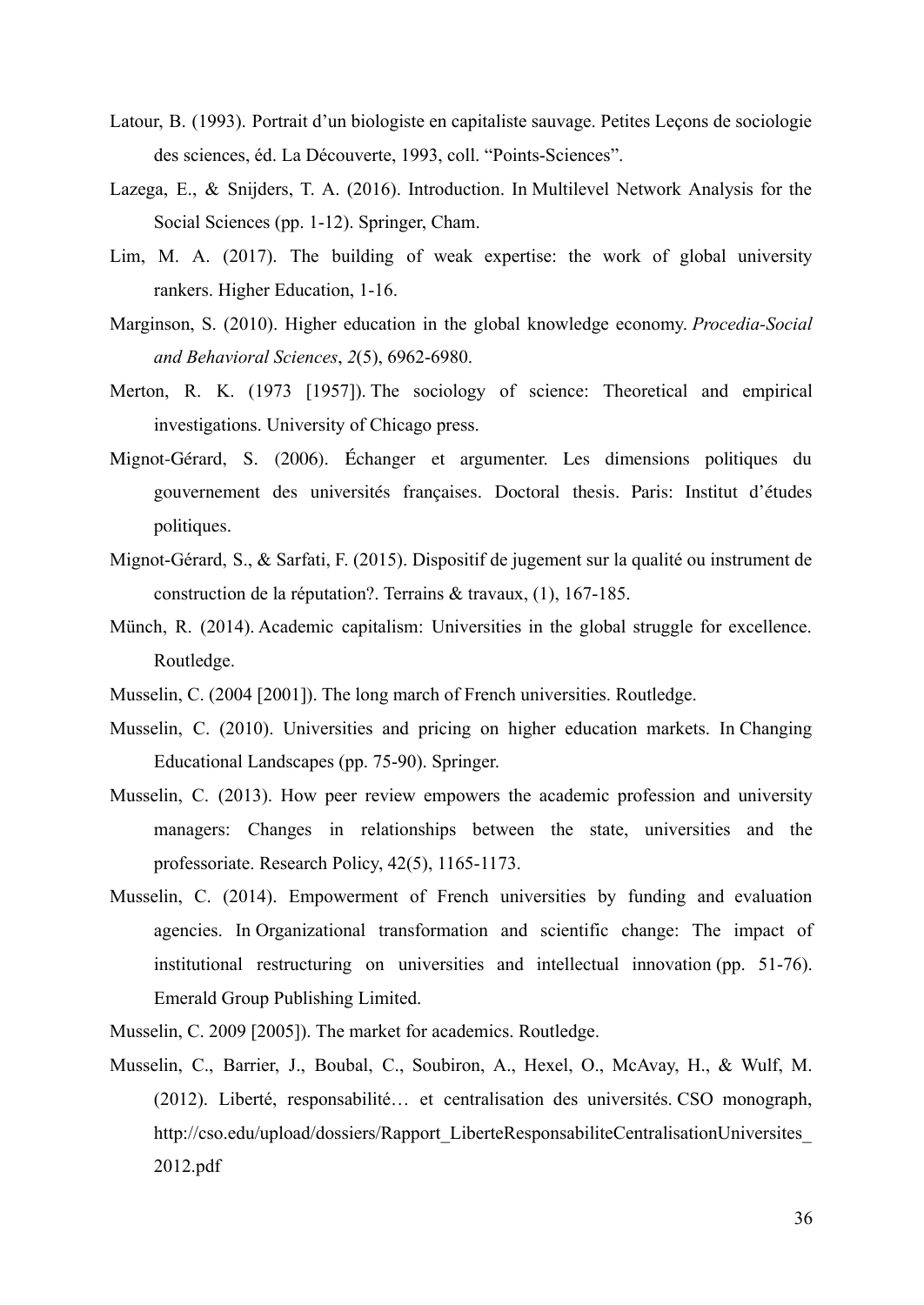- Naidoo, R. (2008). L'État et le marché dans la réforme de l'enseignement supérieur au Royaume-Uni (1980-2007). Critique Internationale, 39(2), 47-65.
- Naidoo, R. (2016): The competition fetish in higher education: varieties, animators and consequences, British Journal of Sociology of Education, 37(1), pp. 1-10.
- OECD (2011). Issue Brief: Public Sector Research Funding, OECD Innovation Policy Platform, <http://www.oecd.org/innovation/policyplatform/48136600.pdf>
- Paradeise, C. & Thoenig, J.-C. (2016). *In search of academic quality*. Dordrecht, Springer.
- Paye, S. (2013). "Différencier les pairs. Mise en gestion du travail universitaire et encastrement organisationnel des carrières académiques (Royaume-Uni, 1970-2010), PhD thesis in sociology, Sciences Po, Paris.
- Podolny, J. M. (1993). A status-based model of market competition. American journal of sociology, 98(4), 829-872.
- Podolny, J. M. (2005). Status signals: A sociological study of market competition. Princeton University Press.
- Pontille, D., & Torny, D. (2015). From manuscript evaluation to article valuation: the changing technologies of journal peer review. Human Studies, 38(1), 57-79.
- Power, M. (1997). The audit society: Rituals of verification. OUP Oxford.

Rip, A. (1994). The republic of science in the 1990s. Higher Education, 28(1), 3-23.

- Salmi, J., & Saroyan, A. (2007). League tables as policy instruments. Higher education management and policy, 19(2), 1-38.
- Sauder, M., & Espeland, W. N. (2009). The discipline of rankings: Tight coupling and organizational change. American Sociological Review, 74(1), 63-82.
- Schultz, E. (2016). Construire une économie de la recherche sur projets. L'installation de l'Agence Nationale de la Recherche en France et ses conséquences dans les domaines de la génomique végétale et de la chimie durable (Doctoral dissertation, University Paris Sorbonne).
- Schwarz, S., & Westerheijden, D. F. (2004). Accreditation in the framework of evaluation activities: A comparative study in the European higher education area. Higher education dynamics, 5, 1-42.
- Serrano-Velarde, K. (2018). The way we ask for money…The emergence and institutionalization of grant writing practices in academia. Minerva (forthcoming).